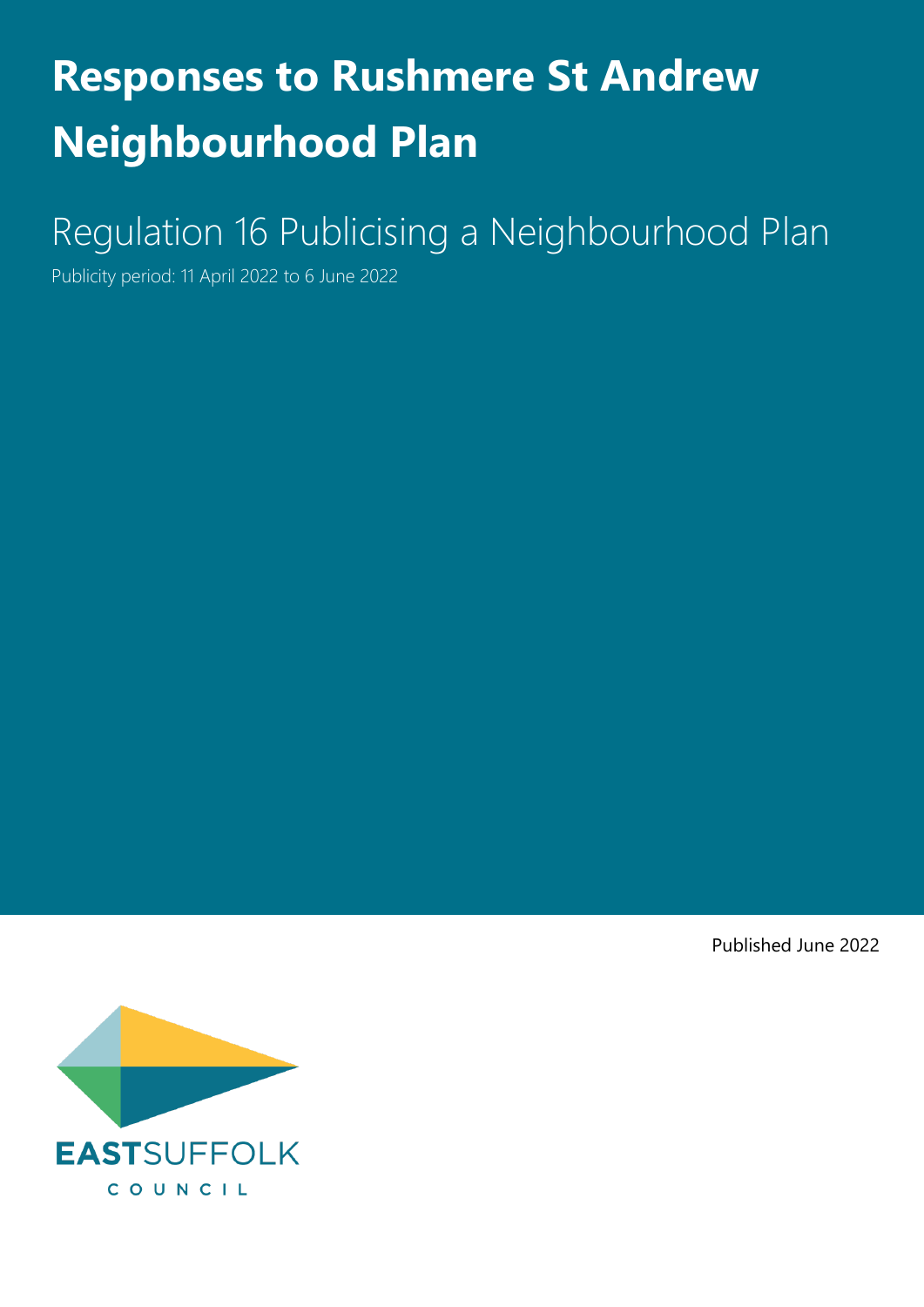### **Responses**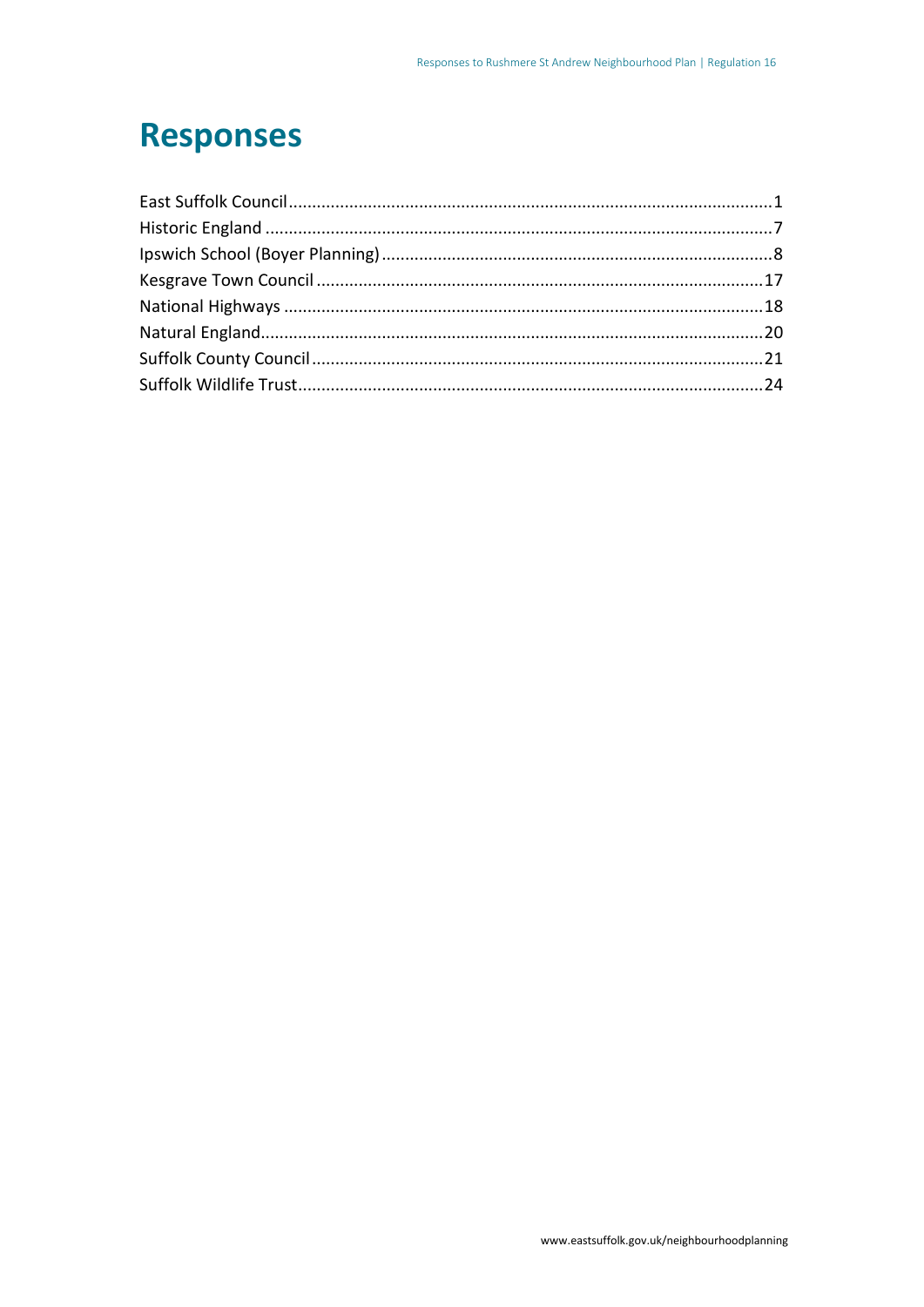### **What is the purpose of this document?**

Rushmere St Andrew Parish Council submitted their Neighbourhood Plan to East Suffolk Council ahead of it being submitted for independent examination.

East Suffolk Council publicised the Plan and invited representations to be forwarded to the examiner for consideration alongside the Plan.

This document contains all representations received during the publicity period of 11<sup>th</sup> April 2022 to 6<sup>th</sup> June 2022.

Two representations from the Environment Agency and Ministry of Defence were received after the closing date of 5pm on 6th June. These are contained in a separate document entitled Late Responses to Rushmere St Andrew Neighbourhood Plan.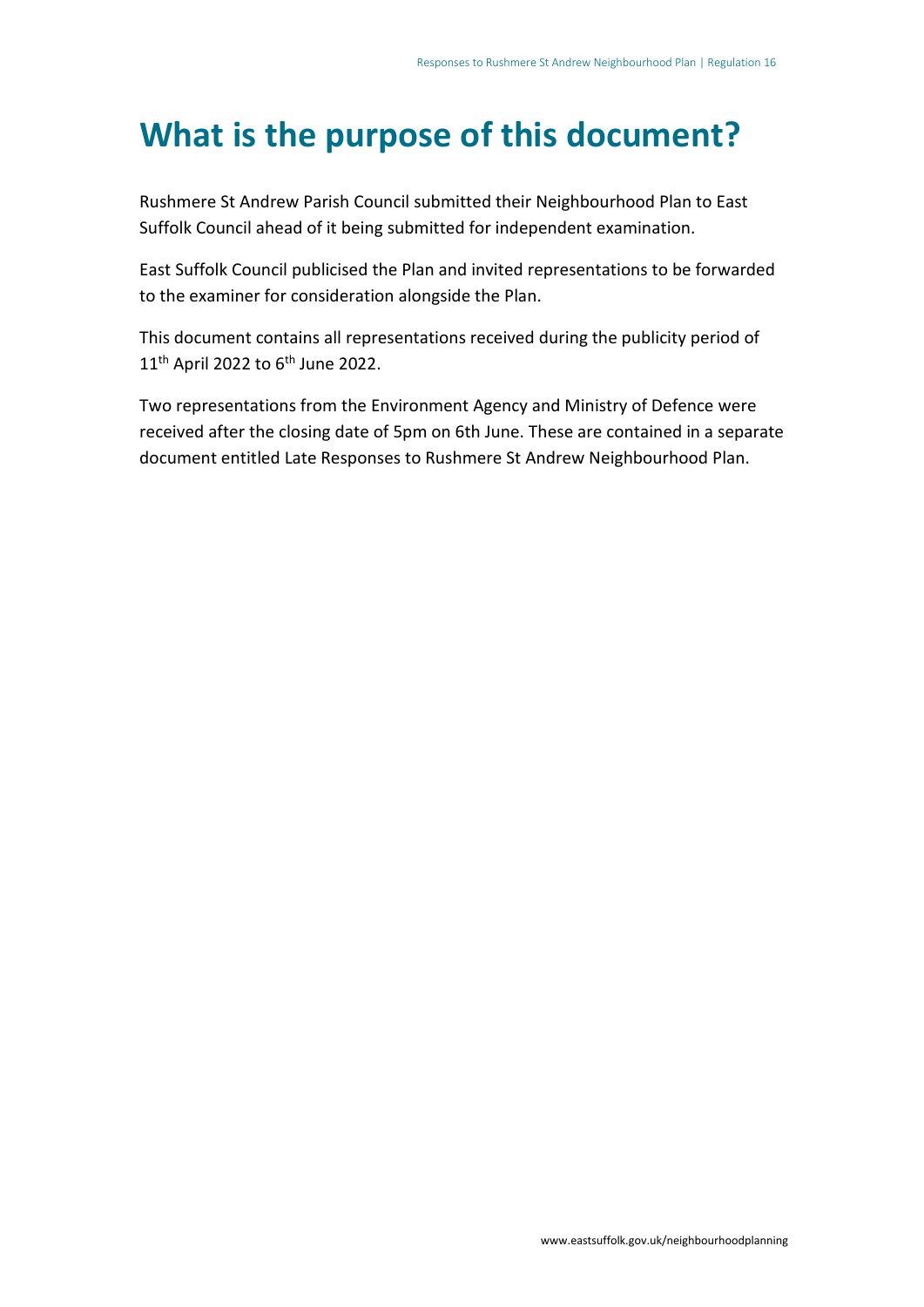# <span id="page-3-0"></span>**East Suffolk Council**

The preparation of the Neighbourhood Plan for Rushmere St Andrew is supported and it is considered that overall the Plan complements the strategy and policies contained in the Suffolk Coastal Local Plan and, further, is a well presented Plan. We have provided comments during the preparation of the Plan, including in response to the Regulation 14 consultation. It is noted that some of the changes suggested as part of the Regulation 14 consultation response have been made, as set out in the Consultation Statement. However, there are some outstanding suggested amendments and matters. Comments on the Submission Neighbourhood Plan are set out below.

**Page 10, paragraph 3.5** – The last sentence implies that under the Local Plan only new housing in groups or in small infill plots would be supported. Although it is referenced in paragraph 3.7 below, to more accurately portray the strategy of the Local Plan it is considered appropriate to also reference here the allocation of land at Humber Doucy Lane for the development of approximately 150 dwellings under Local Plan policy SCLP12.24.

**Page 10, paragraph 3.6** – Related to the comment above, it would be beneficial to explain that the third paragraph of policy SCLP12.18 also provides an overview of the strategy for residential development in the communities surrounding Ipswich, and that the development of the site allocation at Land at Humber Doucy Lane is a part of this.

**Page 11, paragraph 3.7** - Sentence 2 states that the neighbourhood plan cannot rescind the allocation to the north of Humber Doucy Lane. For clarity as to the way in which the Neighbourhood Plan is in general conformity with the Local Plan it may also be worth adding here that the neighbourhood plan cannot promote less growth than the Local Plan and could also explain that the part of the allocation in East Suffolk is for approximately 150 dwellings. Ipswich Borough Council adopted its Local Plan in March 2022, which includes the remainder of the allocation.

**Section 4, Page 13** – The penultimate bullet point appears inconsistent with draft policy RSA2, and the allocation of the land at Humber Doucy Lane under policy SCLP12.24, in particular through the word 'rigorously'. This could imply that growth on the western side of the parish, which is where the Land at Humber Doucy Lane is located, should not be supported. Given the existing allocation in this area, the wording is not considered to reflect the Government's aims for Neighbourhood Plans to plan positively for growth.

**Page 14, paragraph 5.5** - As this is the first time that the Ipswich Local Plan is referred to, its adoption date of March 2022 should be included. To provide context it would be helpful for the final sentence to state that approximately 150 dwellings are allocated within part of the site located in East Suffolk and 449 allocated on the part of the site located in Ipswich.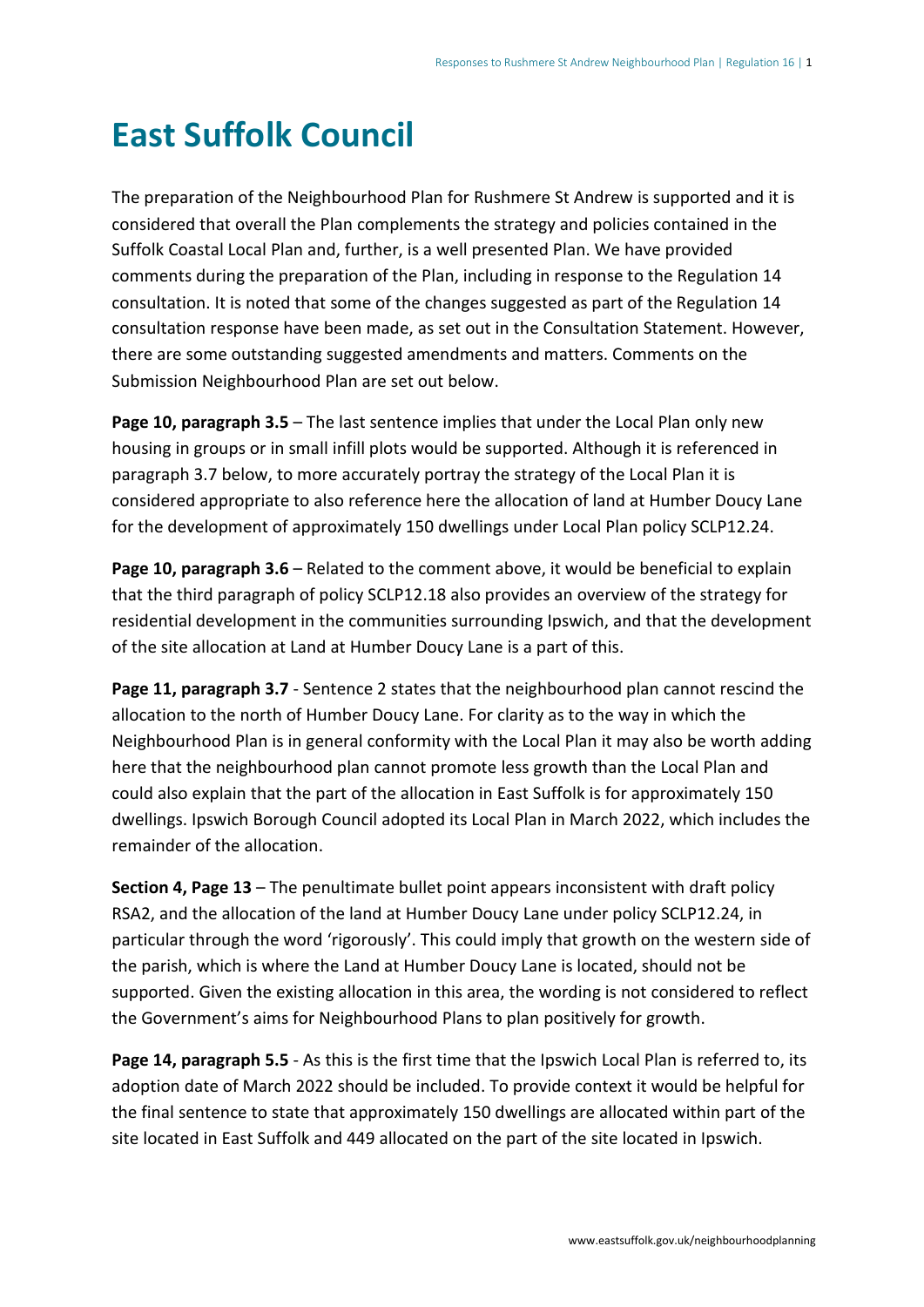#### **Policy RSA1 – Planning Strategy**

The final sentence refers to District level policies. It would be more accurate to refer to the Suffolk Coastal Local Plan for absolute clarity. The District of East Suffolk is covered by three Local Plans – the Suffolk Coastal Local Plan, the Waveney Local Plan and the Broads Local Plan for the part of the District within the Broads. Only the Suffolk Coastal Local Plan applies to Rushmere St Andrew.

#### **Policy RSA2 – Land at Humber Doucy Lane**

It would be helpful in the supporting text to link the policy to the relevant parts of the Suffolk Coastal Local Plan policy SCLP12.24, given that this forms the context for RSA2. In particular it would be beneficial to refer to the parts of Local Plan policy SCLP12.24 that refer to landscape and impact upon the surrounding area. These include part d), which refers to the creation of a 'green trail' and the provision of on-site open space; part f), which refers to the provision of landscaping and a soft urban edge and part i) which requires development to include careful design and landscaping so as not to harm the appearance and setting of nearby listed buildings. Of particular relevance within the supporting text is Local Plan paragraph 12.215, which provides a general description of the surrounding area and draws attention to the need to protect listed buildings. Paragraph 12.216 describes countryside to the northeast, stating that it is relatively enclosed with a small area of mature trees. Paragraph 12.217 explains the conclusions of the Settlement Sensitivity Assessment that formed part of the evidence base of the Suffolk Coastal Local Plan.

The provision of access onto Tuddenham Lane for cyclists and pedestrians only is welcomed and is consistent with the status as a Quiet Lane as set out in Chapter 10 of the Neighbourhood Plan. The inclusion of reference to the emerging East Suffolk Cycling and Walking Strategy in paragraph 5.6 is also welcomed, however it is considered that the Plan could go further by referencing the Cycling and Walking Strategy in Policy RSA2 and specifically seeking to deliver cycling and walking enhancements through the development of the Land at Humber Doucy Lane.

#### **RSA6- Local Green Spaces**

The National Planning Policy Framework states that policies for managing development within a Local Green Space should be consistent with those for Green Belts but does not in itself set out policy for considering proposals as is implied by Neighbourhood Plan paragraph 6.23. Whilst it identifies Local Green Spaces, policy RSA6 does not currently set out a policy for how applications that may affect them will be determined. Such a policy could set out that development on an identified Local Green Space will only be supported in very special circumstances unless it will enhance the role and function of the Local Green Space. The supporting text could recognise however that introducing and enhancing cycling and walking infrastructure in such areas could be consistent with policy for Local Green Spaces,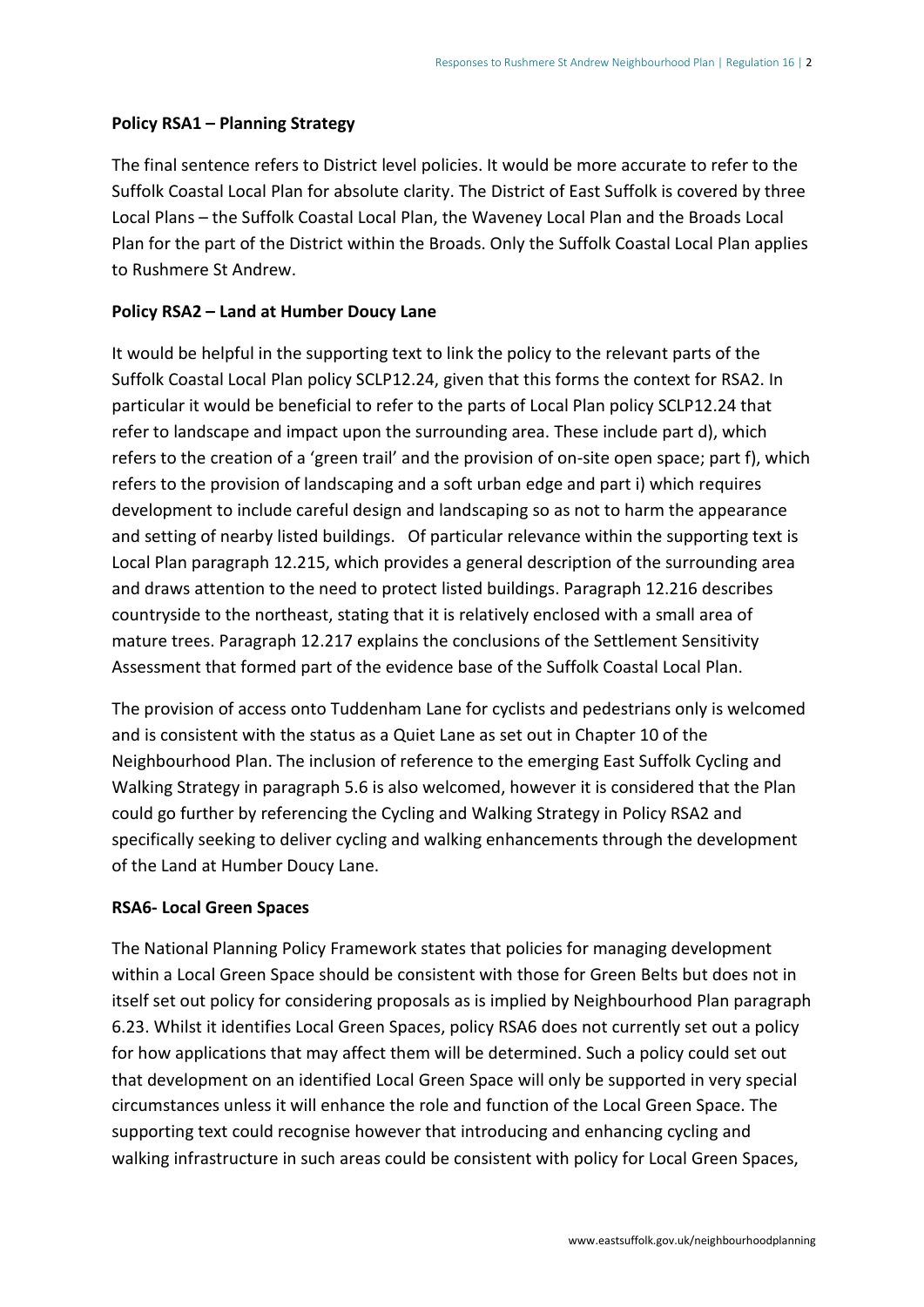consistent with paragraph 145 of the NPPF.

The following areas of Local Green Space look to be plotted slightly differently on the Policies Maps when compared to the areas shown in the Appraisal of Local Green Space evidence document.

- 2. The Greens in Playford Lane and Holly Lane
- 3. The Green Opposite Elm Road
- 4. The Greens between Holly Road and Elm Road
- 6. The Limes Pond, The Street, Western Boundary
- 8. Sandlings Local Nature Reserve, north east corner
- 9. The Mill Stream
- 11. Brookhill Way Open Space

This might be to do with the overlapping with other areas, such as the Settlement Boundary line but it could result in confusion over precisely where the boundaries lie. A separate map of Local Green Space in the Plan would provide clarity on the precise boundaries.

#### **Policy RSA8 – Rushmere Village Special Character Area**

We have previously commented on this policy in our Regulation 14 consultation response. As written the policy could imply that all development will result in harm and will need to demonstrate a public benefit. To address this, in the second paragraph, it is suggested that the text is re written to read 'A proposal will not be supported where harm caused as a result of the impact of a proposed scheme…' Use of 'the' implies that all development will cause harm.

#### **RSA9 – Design Considerations**

Criterion b) - It isn't clear how this part of the policy relates to other parts of the Plan in particular RSA6 which identifies Local Green Spaces. There may be circumstances where development could be compatible with the role of the open space, such as to support the introduction of cycling and walking infrastructure, and the wording could better reflect this by referring to protecting and enhancing open, green or landscaped areas.

Criterion d) states that parking should only be provided on plot. However, there may be some instances where on-street or communal parking may be appropriate.

Criterion k) - the amendments made to criterion k since the Regulation 14 consultation address our concerns about lack of general conformity with the strategic policies of the Local Plan, which were raised in our Regulation 14 response.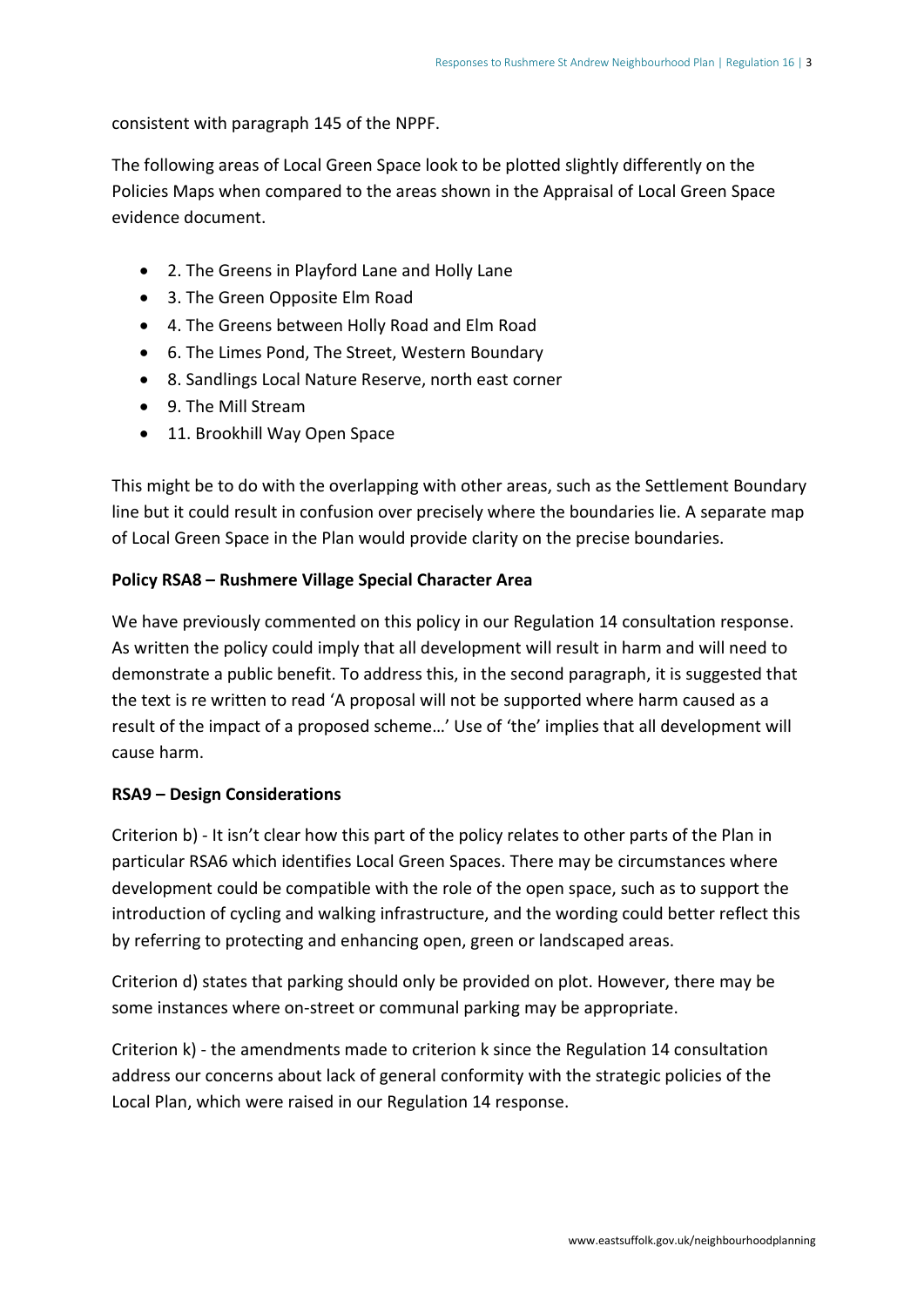#### **Policy RSA10** – **Village Services and Facilities**

The policy includes the Aries Business Park in the list of village services and facilities that should be protected. We have previously commented, in our response to the regulation 14 consultation, that the protection of a business park would appropriately fall within policy SCLP4.4 'Protection of Employment Premises' of the Local Plan rather than SCLP8.1. In reply, the Consultation Statement (page 92) states that the business park does include retail. However, it is considered that the nature of the retail and business uses at the business park do not represent community facilities in the sense of Policy SCLP8.1 and it is not clear in the Plan how the retail facilities on the Aries Business Park are considered to perform a community use.

#### **Policy RSA11 – Open Space, Sport and Recreation Facilities**

Suffolk Coastal Local Plan policy SCLP12.22 identifies land between Ipswich and Rushmere Street for the purpose of maintaining separation between Ipswich and Rushmere St Andrew, as well as contributing towards recreation provision. As policy SCLP12.22 is defined as a strategic policy, and the neighbourhood plan is therefore to be in general conformity with it, it would be beneficial for the supporting text to explain how the two policies will interact where they overlap. The Neighbourhood Plan policy on settlement gaps should not appear to undermine the approach in SCLP12.22 to support in principle development related to sports grounds and associated uses where these can be undertaken in a way which maintains the separation between Rushmere village and Ipswich.

The western part of the land covered by Local Plan policy SCLP12.22 does not fall within the area covered by Policy RSA11 'Open Space, Sport and Recreation Facility' on the policies map. Given that the Local Plan, through policy SCLP12.22, would support in principle the development of sports ground uses and associated uses on this land it is considered that there is benefit in policy RSA11 also relating to this area. For example, it would seem logical that policy for parking and sustainable transport (see paragraph below) would apply to proposals on any part of the land covered under policy SCLP12.22.

First paragraph – The policy seeks to ensure that development 'will not result in car parking on nearby roads'. However it would be difficult to ascertain that a development 'will not result in car parking on nearby roads' as ultimately this would be down to users of the facility. If the aim is to avoid/ mitigate issues of car parking, the policy should refer to provision of access by sustainable means (i.e., walking, cycling and public transport) and the provision of facilities such as secure cycle parking.

Third paragraph – a facility may meet the needs wider than one particular settlement. In the Regulation 14 response we queried whether the sentence intended to say '…should also take account of…'? In the Consultation Statement the Parish Council responded to say that it is, however, no changes have been made.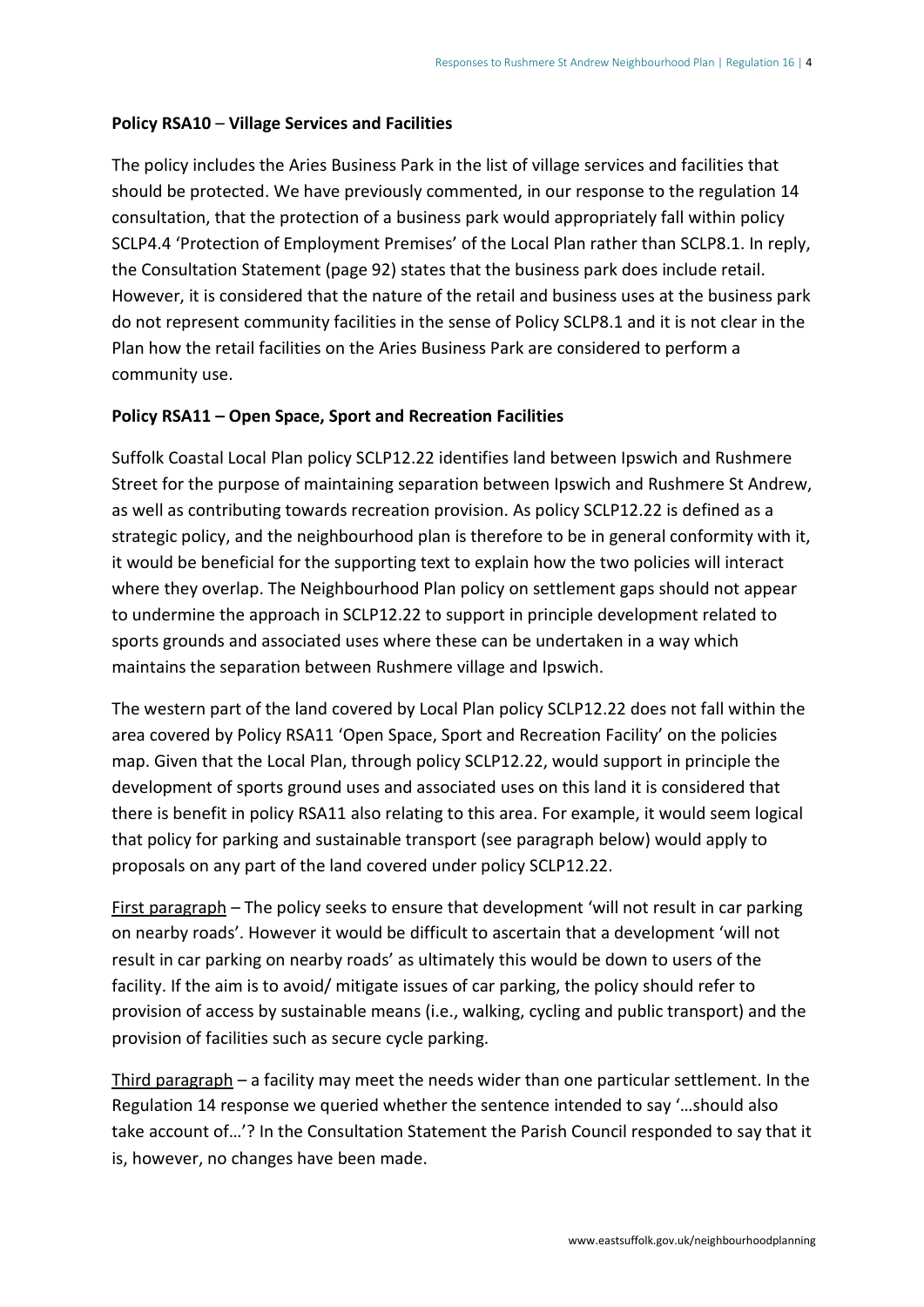Final paragraph – In the Regulation 14 response we commented that this could be worded to refer to any floodlighting not having an unacceptable adverse effect on amenity. It is presumed that 'intrusive' applies to amenity however the policy could be clearer in this respect.

#### **Community Aspiration 13 – Encouraging Walking and Cycling**

East Suffolk Council published a draft cycling and walking strategy for consultation between  $1<sup>st</sup>$  November 2021 and  $10<sup>th</sup>$  January 2022 which is scheduled to be adopted in Summer/Autumn 2022. Included within the strategy are recommendations relevant to Rushmere St Andrew. Further information about the draft Cycling and Walking Strategy can be found here:<https://storymaps.arcgis.com/stories/cbc57e4a9cc24eeea7d174fb34b1bf0e>

Comments were made at the regulation 14 stage in which we suggested that the Cycling and Walking Strategy could form a part of the evidence base for the neighbourhood plan. For example, the Cycling and Walking Strategy could be used by the Neighbourhood Planning group to seek cycling and walking infrastructure improvements through policies within the Neighbourhood Plan, thereby providing greater weight to such improvements in planning terms. We therefore support acknowledgement of the Cycling and Waling Strategy in paragraph 5.6 of the Neighbourhood Plan. However, the text of Neighbourhood Plan policy RSA2 (Land at Humber Doucy Lane) could go further by referring to the Cycling and Walking Strategy – see comment above. This would support the delivery of the Cycling and Walking Strategy as well as helping to meet the objectives of National Planning Policy Framework paragraphs 104-106 and Suffolk Coastal Local Plan policy SCLP7.1 (Sustainable Transport).

#### **The Policies map**

All three policies maps have a box below entitled 'Village Inset Map,' but it is not clear what this is for.

A number of points throughout the Neighbourhood Plan were previously identified where the maps required correction or clarification. Many of these have been resolved but there remain some outstanding issues that need to be corrected.

There are still a number of inconsistencies in the way Local Plan and Neighbourhood Plan policies are labelled in the keys on each of the policies maps:

- Recreation and Open Space in Rushmere (Local Plan policy SCLP12.22) this is shown on Policies Map North and The Street – Inset Map however is inconsistently labelled - it should be Recreation and Open Space in Rushmere (SCLP12.22) on both maps. It also doesn't need to appear in the key on Policies Map South as it doesn't extend into that area.
- More generally the keys for each of the policies maps do not consistently include policy numbers. It is important that the key to each policies map includes the policy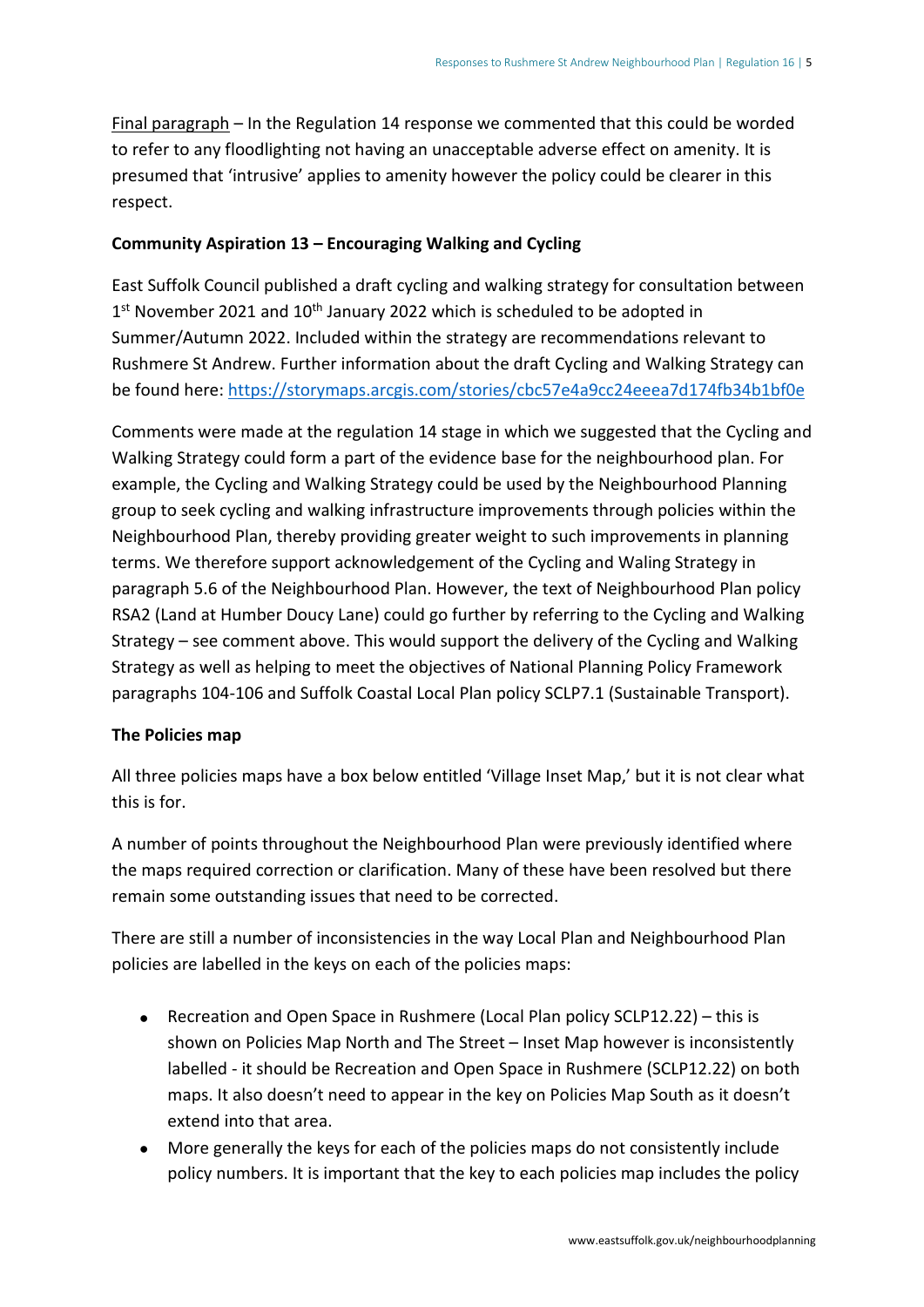name and number.

• The key for Policies Map North should be clear that the dark red shaded area is that allocated under Local Plan policy SCLP12.24. Policies Map North also shows the land allocated under Ipswich Local Plan policy ISPA4.1 as a lighter shade of red outside of the Neighbourhood Plan area boundary however there should be some labelling to explain these areas.

**Settlement Boundary -** It is understood that there would be no change between the Settlement Boundary shown within the Local Plan policies map and the Neighbourhood Plan policies map (as set out in paragraph 5.4 of the Neighbourhood Plan). This position also forms the basis of the Strategic Environmental Assessment Screening Opinion (page 6) and the Habitats Regulations Assessment Screening Opinion (page 8, table 3), which acknowledged that there were errors in the Settlement Boundary shown in the Regulation 14 Draft Neighbourhood Plan but that these were to be corrected. On page 70 of the Consultation Statement the Parish Council also notes that these errors will be corrected. Although many of the discrepancies have been corrected some discrepancies remain between the two maps. These will therefore need to be corrected for accuracy and to ensure that the SEA and HRA screening remain valid.

**Parish Boundary -** There are also a number of discrepancies in the parish boundary, which will need to be corrected. The following maps appear to show an incorrect parish boundary.

Map 2 on page 15 Map 3 on page 20 Map 5 on page 39

#### **Infrastructure**

It has previously been suggested that the Rushmere St Andrew Neighbourhood Plan could include a section about infrastructure. We support and encourage neighbourhood plans to include information on infrastructure as Neighbourhood Plans provide an opportunity to set out the infrastructure priorities for the Parish alongside those identified in the Local Plan (set out in Appendix B of the Local Plan).

Please note that these comments are given at an Officer level without prejudice to any future decisions that the Council may make. I would be pleased to respond to any questions that you may have.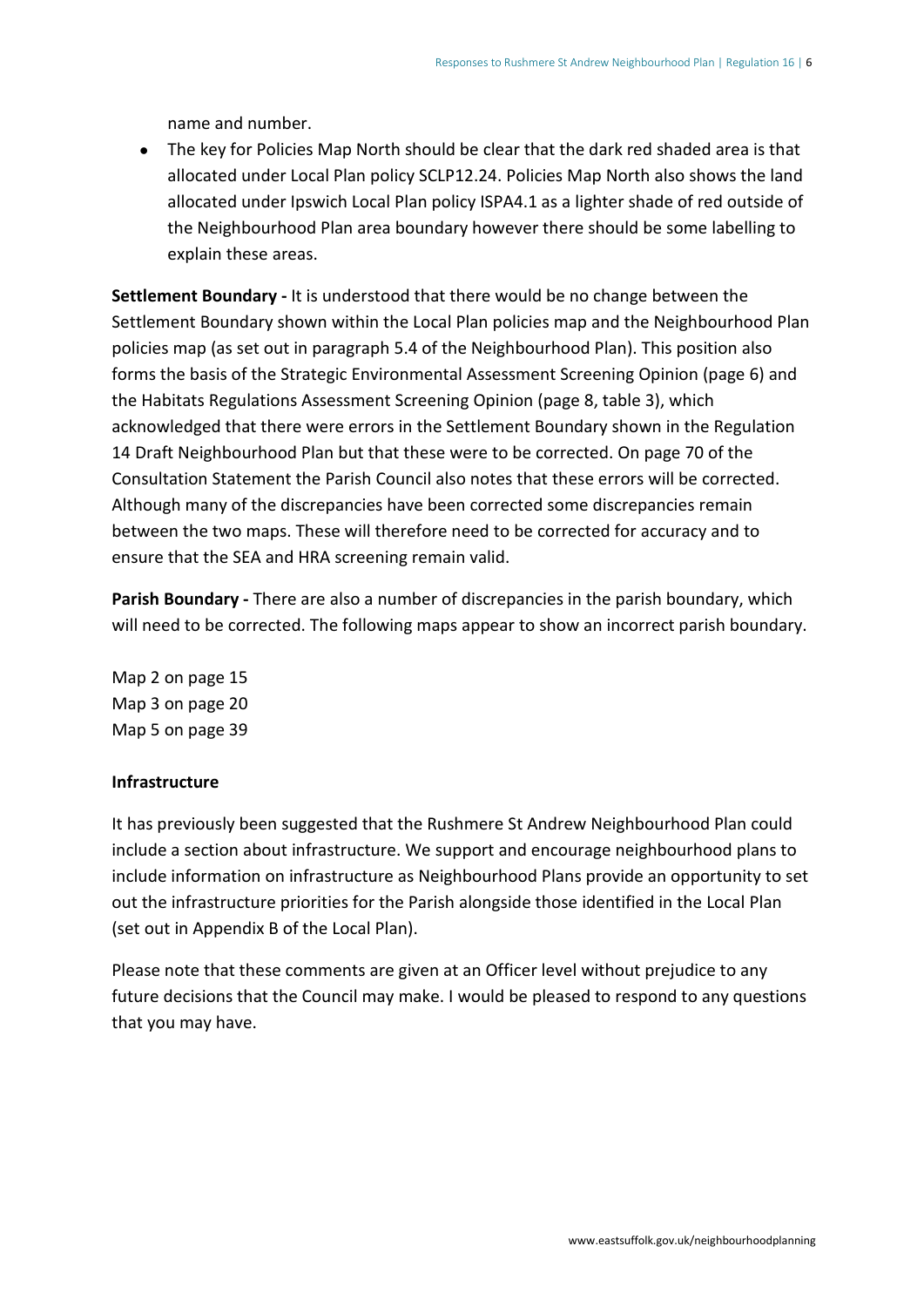### <span id="page-9-0"></span>**Historic England**

Thank you for inviting Historic England to comment on the Regulation 16 Submission version of this Neighbourhood Plan.

Having reviewed the plan and relevant documentation we do not consider it necessary for Historic England to provide detailed comments at this time. We would refer you if appropriate to any previous comments submitted at Regulation 14 stage, and for any further information to our detailed advice on successfully incorporating historic environment considerations into a neighbourhood plan, which can be found here: <https://historicengland.org.uk/advice/planning/plan-making/improve-your-neighbourhood/>

We would be grateful if you would notify us if and when the Neighbourhood Plan is made by the council. To avoid any doubt, this letter does not reflect our obligation to provide further advice on or, potentially, object to specific proposals which may subsequently arise as a result of the proposed plan, where we consider these would have an adverse effect on the historic environment.

Please do contact me, either via email or the number above, if you have any queries.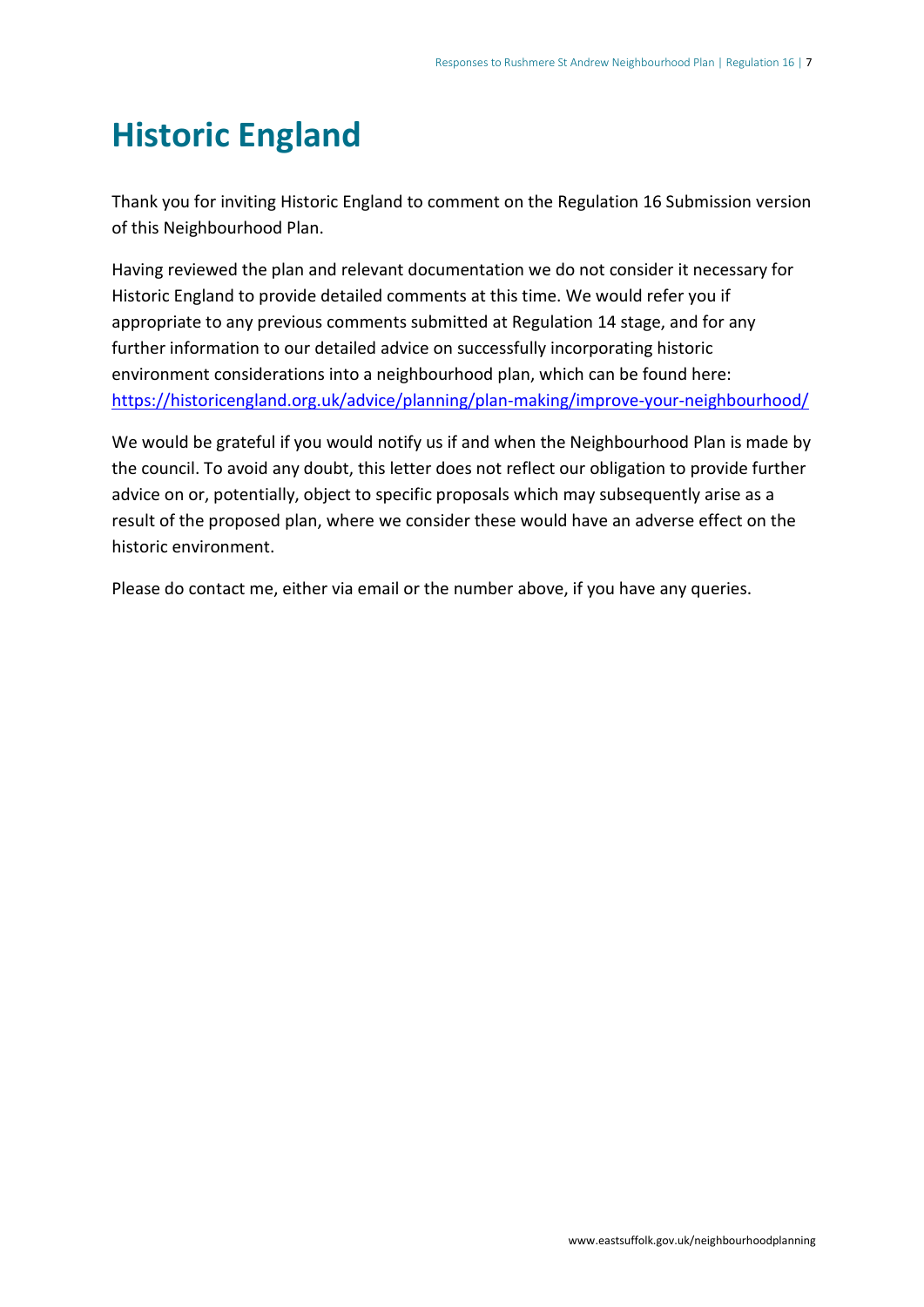## <span id="page-10-0"></span>**Ipswich School (Boyer Planning)**

#### **1. INTRODUCTION**

- 1.1 These representations are submitted by Boyer on behalf of Ipswich School in response to the consultation on the Rushmere St Andrew Neighbourhood Plan which has been submitted to East Suffolk Council ahead of it being presented for independent examination.
- 1.2 In its 600-year history, Ipswich School has been supported by local benefactors including Richard Felaw who in 1482 gave his house for the education of boys in Ipswich. Unlike many other private schools, Ipswich School does not have a major endowment and it therefore has to manage its assets carefully in order to be able to deliver its charitable objectives. As a charity, Ipswich School has a long-term strategy to open up access to the school to any worthy pupil, regardless of their ability to pay. The school see this as a major contribution to education in Suffolk, which helps address social mobility and allows pathways to be opened up to deserving pupils.
- 1.3 Ipswich School is an important landowner within the parish and provides access to sport and recreational facilities at Ipswich School Sports Centre for both pupils and the wider community.
- 1.4 The Ipswich School Sports Centre which is accessed from The Street and Eaton Place provides a mixture of indoor and outdoor sport facilities including football, netball and hockey and in recent years has undergone significant investment in the form of new pitches and improved provision.
- 1.5 The facilities in Rushmere St Andrew forms part of the school's overall provision which also includes outdoor pitches at Notcutts Field in Ipswich which has been identified as part of the future development proposals to make up the Ipswich Garden Suburb.
- 1.6 Ipswich School recognises the importance of supporting the plan making system and has regularly engaged with Ipswich Borough Council on the preparation of the Ipswich Local Plan as well as the Ipswich Garden Suburb Supplementary Planning Document. Engagement has taken place primarily as a landowner within the area but also as a key provider for education within Suffolk.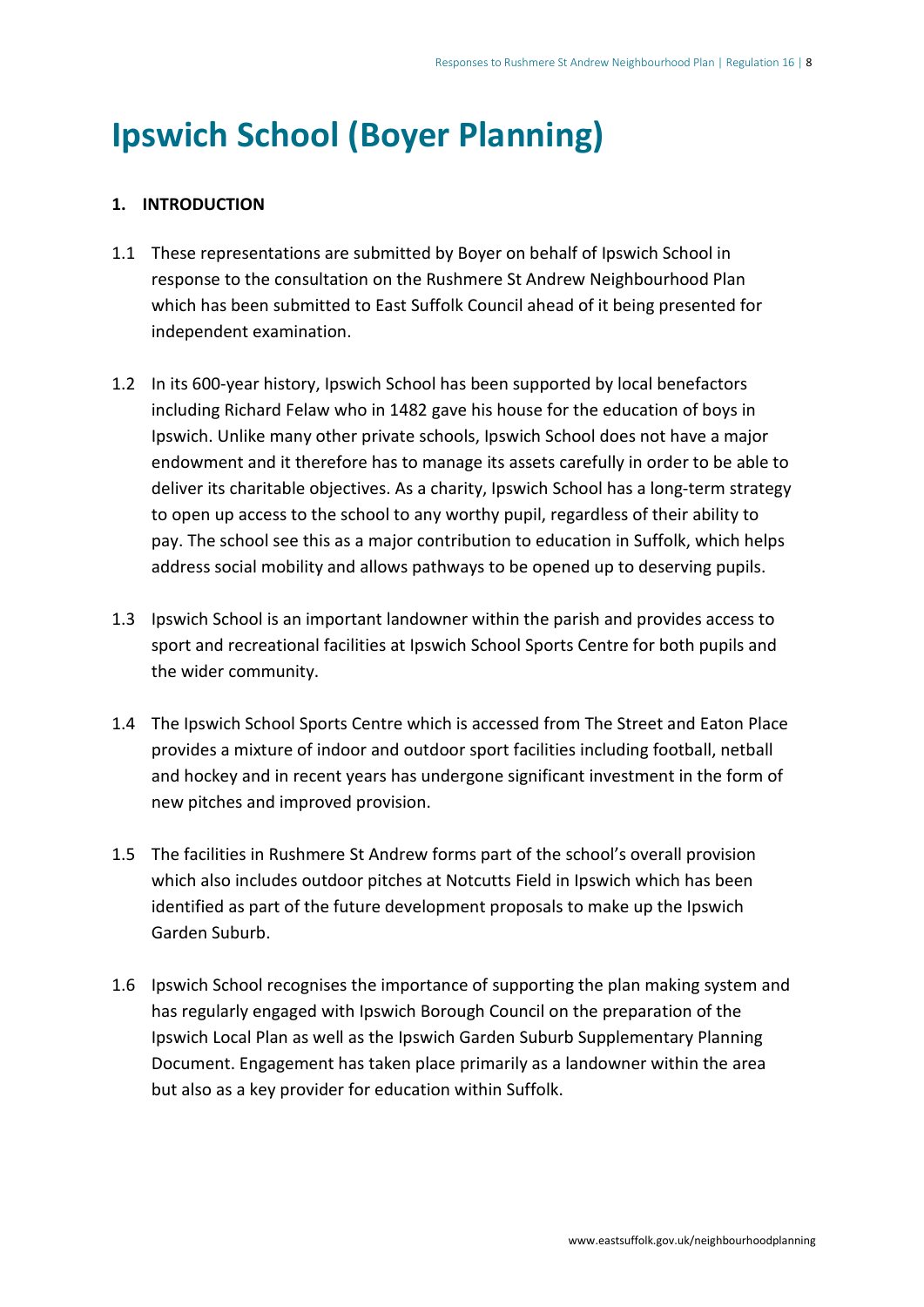- 1.7 These representations support the principles of retaining open space and sporting facilities within Rushmere St Andrew and ensuring that the long-term future of land in this area is protected for these uses.
- 1.8 As set out within National Planning Practice Guidance (NPPG), Neighbourhood Plan policies should be clear and unambiguous (Paragraph: 041 Reference ID: 41-041- 20140306). Moreover, national policy and guidance requires that Neighbourhood Plans are in general conformity with the adopted Local Plan in their area (Paragraph: 065 Reference ID: 41-065- 20140306).
- 1.9 The adopted Local Plan is the East Suffolk (Suffolk Coastal) Local Plan which was adopted in September 2020. It is necessary for the preparation of the Rushmere St Andrew Neighbourhood Plan to be in general conformity with the reasoning and evidence of the Local Plan when it is made (Paragraph: 009 Reference ID: 41-009- 20190509).
- 1.10 In order for a Neighbourhood Plan to become part of the Development Plan for the area it will be subject to local referendum and examination by an independent person as outlined within the Neighbourhood Planning Regulations (2012). However, prior to that the East Suffolk Council will need to consider the plan against a set of basic conditions in accordance with Paragraph: 013 reference ID: 41-013- 20140306 of the NPPG.
- 1.11 The Basic Conditions relevant to the making of a neighbourhood plan are:
	- Condition a: having regard to national policies and advice contained in guidance issued by the Secretary of State it is appropriate to make the neighbourhood plan;
	- Condition d: the making of the neighbourhood plan contributes to the achievement of sustainable development;
	- Condition e: the making of the neighbourhood plan is in general conformity with the strategic policies contained in the development plan for the area of the authority (or any part of that area);
	- Condition f: the making of the neighbourhood plan does not breach, and is otherwise compatible with, EU obligations; and
	- Condition g: prescribed conditions are met in relation to the plan and prescribed matters have been complied with in connection with the proposal for neighbourhood plan.
- 1.12 Ipswich School welcomes the preparation and production of the Rushmere St Andrew Neighbourhood Plan to guide the future development of the parish and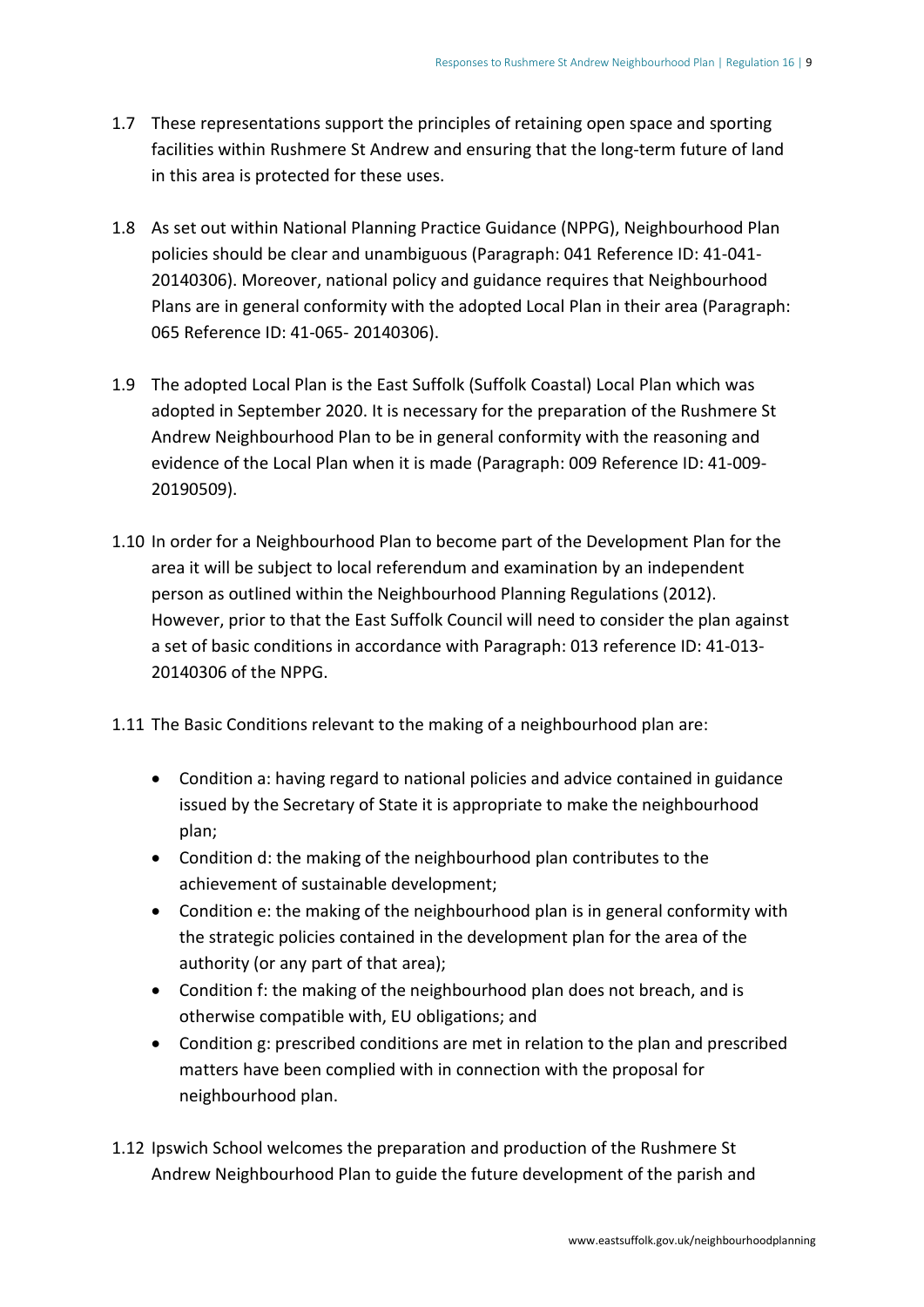welcome the opportunity to provide comments at this stage, which we trust will assist the Parish Council.

#### **2. RUSHMERE ST ANDREW NEIGHBOURHOOD PLAN**

2.1 Within this section, responses are provided to the parts of the Rushmere St Andrew Neighbourhood Plan which we consider have a relevance on the land holdings of Ipswich School and the surrounding area. Where relevant, responses have been informed by considerations of the basic conditions in accordance with the government guidance. This Section responds to the policies in the chronological order of the Neighbourhood Plan for ease of reference.

#### **Vision**

- 2.2 Ipswich School is broadly supportive of the Vision for Rushmere St Andrew up to 2036. It is welcomed that the first bullet point highlights an abundance of sports facilities in the parish. Ipswich School Sports Centre provides a significant contribution to the existing facilities and over the period of the Neighbourhood Plan these will be retained and enhanced where possible, and these complement the other sports facilities in the immediate area including rugby and sports pitches.
- 2.3 We are however concerned about the wording "rigorously protected from development and encroachment" as found in the sixth bullet point of the vision. Whilst Ipswich School acknowledges the principle of Rushmere St Andrew maintaining separation from Ipswich, the Vision should not be restricting the redevelopment and enhancement of sport and recreational facilities that currently exist. It is unclear what is meant by "development and encroachment" as over the plan period there may be a need for further development at the Ipswich School facilities (or other sites for sport) to improve and enhance provision. Without acknowledging this in the Vision, Ipswich School are concerned that future investment at their site may be unnecessarily restricted. The wording here should be clarified to ensure appropriate development is not frustrated.
- 2.4 Without appropriate amendment, the sixth bullet point fails to meet the basic condition (d) in that over the plan period the Neighbourhood Plan will not contribute to the achievement of sustainable development if this area is "rigorously protected from development" as there is a potential for sporting facilities to decline in standards without future development and may require appropriate development. It also fails to meet basic condition (e) in that it is not in general conformity with Local Plan Policy SCLP12.22 which outlines that proposals for sport ground or associated uses which contribute to provision for outdoor sports and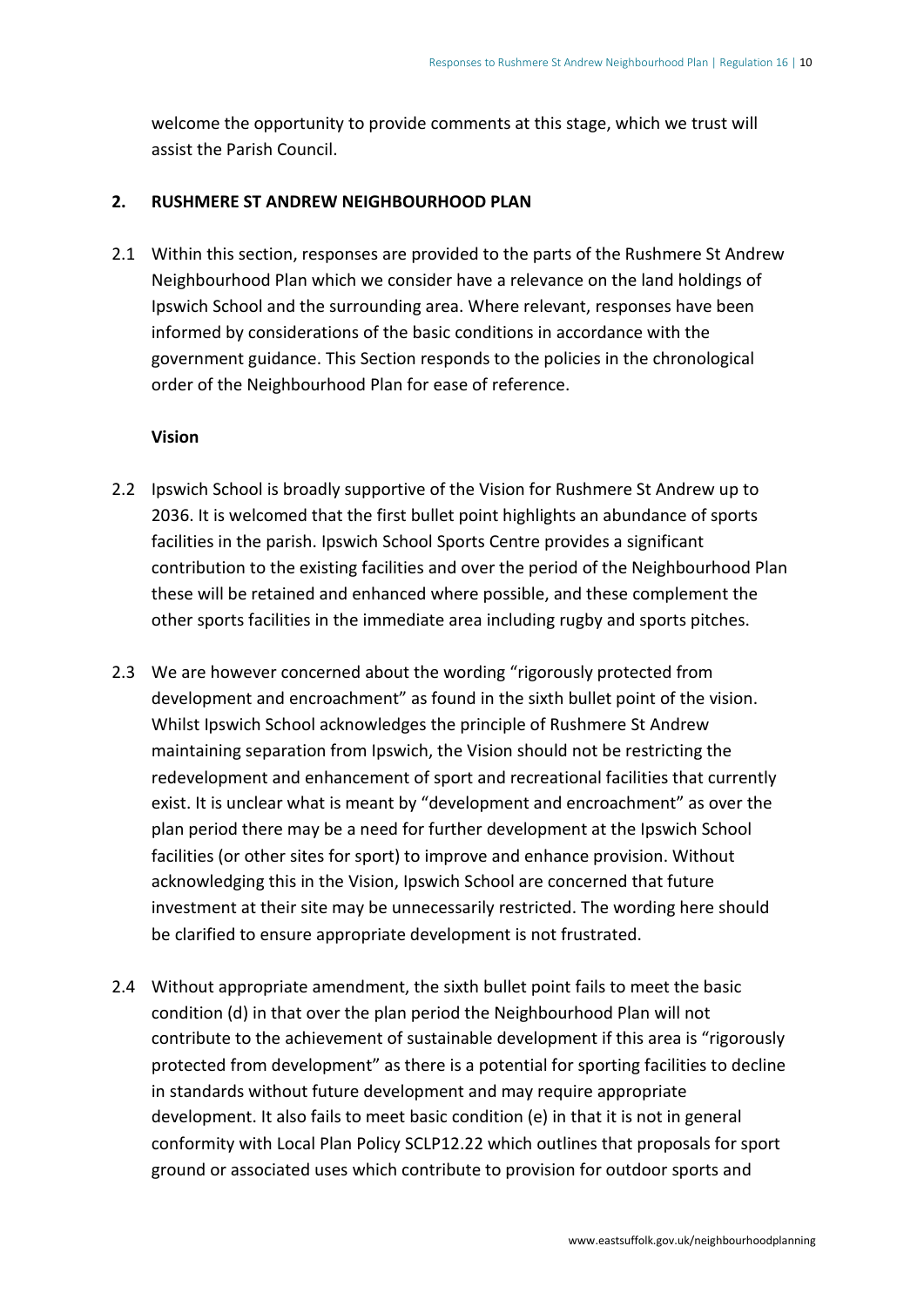recreation will be supported. The wording therefore should be amended to ensure that appropriate development can take place.

#### **Policy RSA1 – Planning Strategy**

- 2.5 Policy RSA1 is clear in its approach that Rushmere St Andrew will only accommodate development commensurate with the parishes designation in the adopted Local Plan. It is welcomed that the policy goes on to outline that development outside of the Settlement Boundary will only be permitted when in accordance with national and local policies.
- 2.6 Local Plan Policy SCLP12.22 identifies Recreation and Open Space uses in the parish and is clear that it has dual functions to retain settlement separation but also contributing to the recreational needs of both East Suffolk and Ipswich Borough.
- 2.7 We welcome the wording in the policy although would suggest that Local Plan Policy SCLP12.22 is added to the table of box of relevant policies found directly underneath Policy RSA1.
- 2.8 Introducing direct reference to Policy SCLP12.22 within Policy RSA1 and its supporting text will ensure that the Neighbourhood Plan meets basic condition (d) and enables the Plan to contribute towards the achievement of sustainable development.

#### **Policy RSA3 – Protection of Landscape Character and Important Views**

- 2.9 The existing sport facilities for Ipswich School, alongside the provision of Ipswich Town Football Club and other local clubs such as Ipswich Wanderers and Ipswich YM Rugby, as well as the golf club, have shaped the current use of land in Rushmere St Andrew and form part of the character of the village. It is disappointing that no reference is made to these existing sites and activities in the supporting text or Policy of RSA3.
- 2.10 Local Plan Policy SCLP12.22 seeks to retain settlement separation and the "presence of natural and formal open green spaces" is clearly referenced. As currently written, Policy RSA3 fails to meet the basic condition (e) as it does not reflect the Local Plan policy.
- 2.11 Map 3, on page 20 of the Neighbourhood Plan highlights a number of "Important Views" across the Parish. Ipswich School note that none of these include the sport and recreational areas which is agreed. However, the policy should not just focus on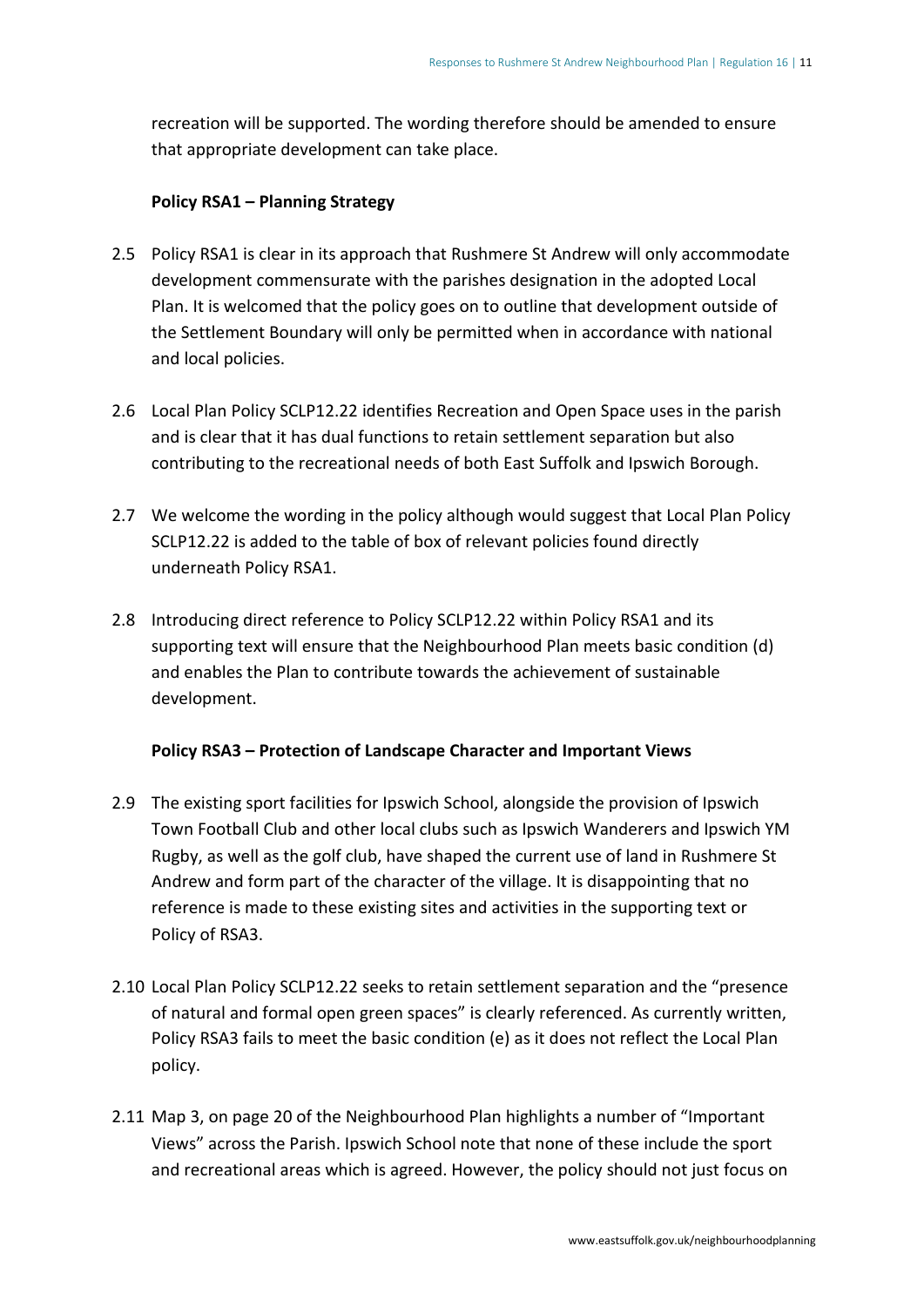the "Important View" but should instead reflect the landscape character of the Neighbourhood Plan area.

#### **Policy RSA5 – Settlement Gaps**

- 2.12 Policy RSA5 seeks to ensure that Settlement Gaps are retained through the prevention of coalescence, and secure the retention of Rushmere St Andrew's separate identity. To do so, the policy proposes that such gaps are protected from development. Development within settlement gaps is only to be permitted when in conformity with Policy RSA1 and meets the following conditions:
	- *i) it would not undermine the physical and/or visual separation of the settlements; and*
	- *ii) it would not compromise the integrity of the Settlement Gap, either individually or cumulatively with other existing or proposed development.*
- 2.13 Ipswich School supports the intention of the policy but would welcome a reference towards the importance of sports and recreation facilities in maintaining settlement gaps, particularly in relation to the land between Ipswich and Rushmere Village, as identified within the East Suffolk Local Plan.
- 2.14 East Suffolk Local Plan Policy SCLP12.22: Recreation and Open Space in Rushmere, prescribes the protection of the space between Ipswich and Rushmere Village through the provision and enhancement of sports and recreation facilities in this location. The Local Plan outlines that the retention and improvement of such facilities should enable the separation of Rushmere village and Ipswich to be maintained. Policy RSA5 should ensure it aligns with local Policy SCLP12.22 and specify the role that sports, and recreation facilities can provide in preventing coalescence.
- 2.15 The failure to accord with Local Plan Policy SCLP 12.22 may leave the Neighbourhood Plan in breach of the basic conditions required, in particular Basic Condition (e) requiring the plan to be in general conformity with the strategic policies contained in the development plan for the area of the authority.

#### **Policy RSA9 – Design Considerations**

2.16 We note that the location of The Ipswich School Sports Centre and adjacent sport pitches are identified as 'The Village of Rushmere St Andrew', one of four distinct built character areas across the Parish, and is featured on Page 29 of the Neighbourhood Plan. We understand the importance of the policy to retain the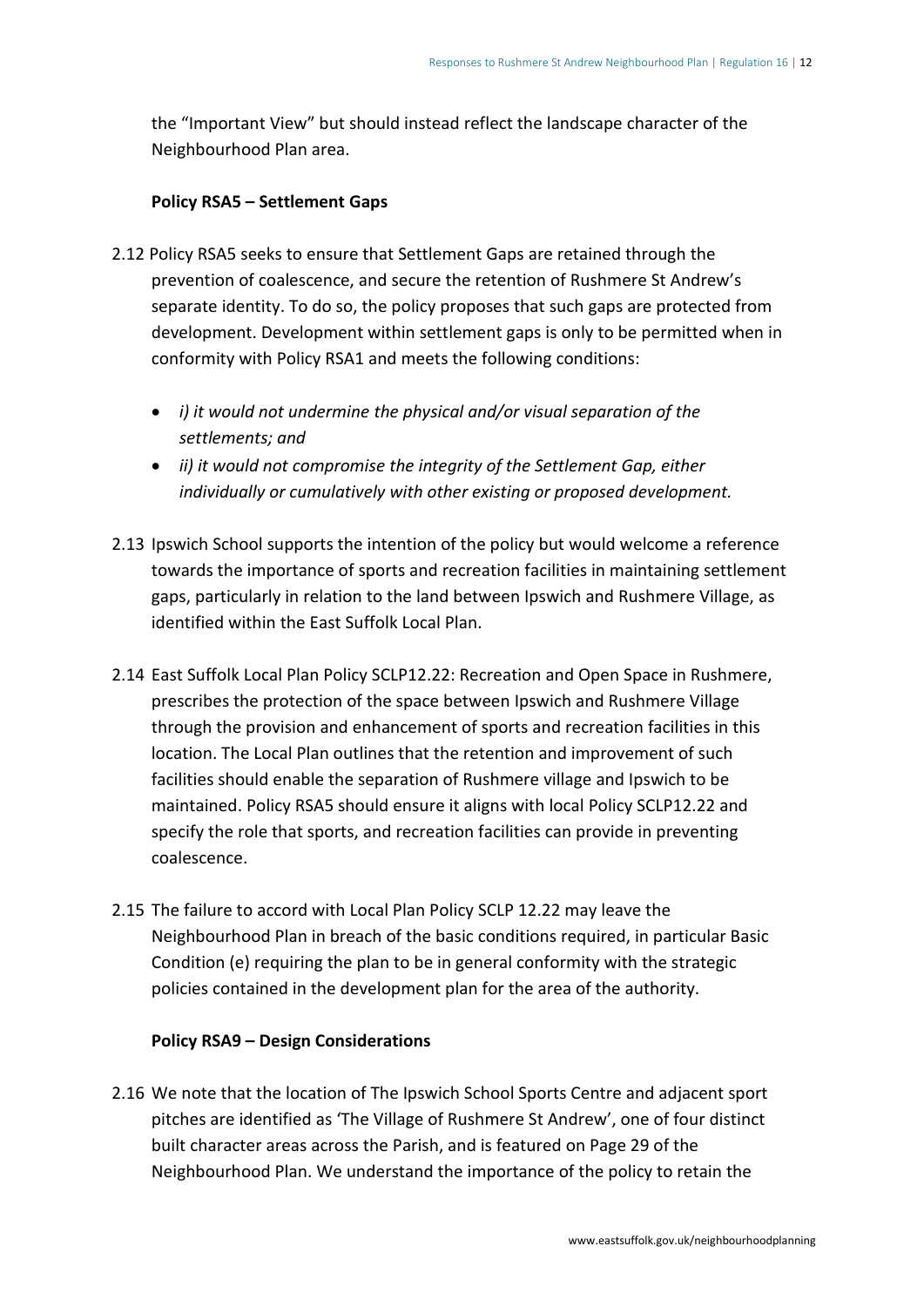open spaces in the form of fields and sport pitches to prevent the coalescence of Rushmere village with the built-up area of Ipswich.

- 2.17 Over the plan period, it is likely that the school may need to upgrade, enhance and invest in new equipment and facilities at the sport centre and pitches. Therefore, this policy will require flexibility to accommodate the changing circumstances of the site and surrounding area.
- 2.18 Any future development proposal in association with the sport centre and pitches will have regards to the Design Guidelines and Codes and Policy RSA9 – Design Considerations and Policy SCLP11.1: Design Quality of the Local Plan.
- 2.19 It is considered that the policy would broadly accord with basic conditions (a) and (d).

#### **Policy RSA10 – Parish Services and Facilities Proposals**

- 2.20 Policy RSA10 of the Neighbourhood Plan seeks to protect services and facilities from loss due to development and lists 11 parish services and facilities such as churches, the business park, hotel, village hall and a primary school. The policy goes on to say that the loss of services and facilities listed will be determined against Policy SCL8.1 of the Local Plan.
- 2.21 We consider that the list in Policy RSA10 should be expanded to include the Ipswich School Sports Centre and associated sports pitches as they are important assets to Rushmere St Andrew in terms of education, leisure and recreational facilities that currently serves the local and wider community, as well as the School, and will continue to do so in the long-term. The same could also apply more widely to sport and recreational uses such as the Ipswich YM Rugby Club, Ipswich Wanderers Football Club and the Ipswich Town Football Training Centre.
- 2.22 The Ipswich School Sports Centre site, amongst other sports clubs and pitches, is an important facility in Rushmere St Andrew and is identified on the Policies Maps (51 and 52) under Policy SCLP12.22: Recreation and Open Space in Rushmere. We consider Policy SCLP12.22 is an important policy in that it supports development proposals for sports ground uses, or for associated uses which contribute to provision for outdoor sports and recreation, providing the degree of separation of Rushmere village and Ipswich are maintained. We note that this policy is omitted in Policy RSA10 of the Neighbourhood Plan and should be included.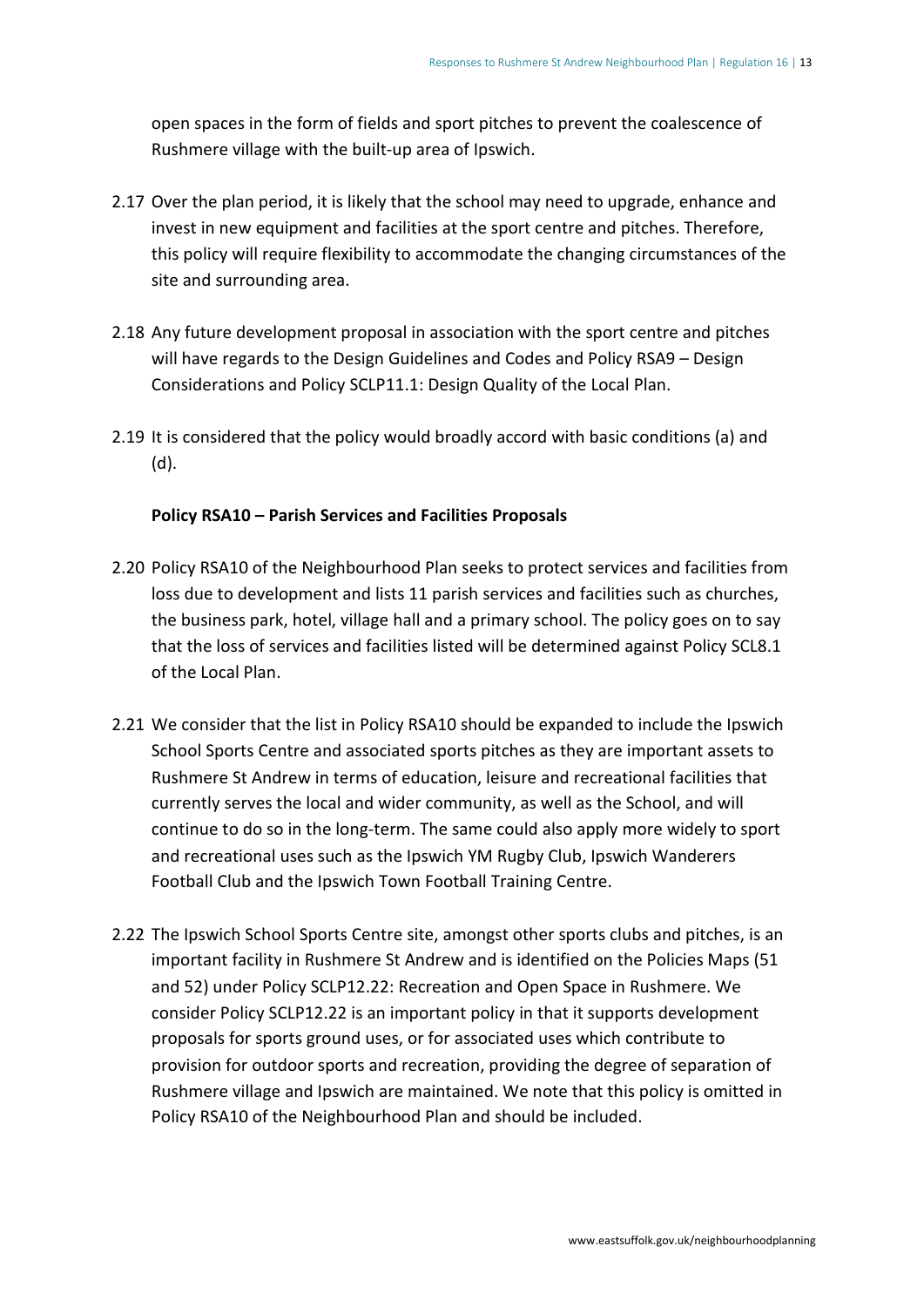2.23 As it stands, it is considered that Policy RSA10 of the Neighbourhood Plan fails to meet the basic conditions of (a), (d) and (e) of the NPPG as it does not protect the loss of clubs and sporting facilities in the area which we consider are of importance.

#### **Policy RSA11 – Open Space, Sport, and Recreation Facilities**

- 2.24 We support Policy RSA11 as it seeks the provision of open spaces and sporting facilities within Rushmere St Andrew and seeks to ensure that the long-term use of the land in this area is protected for these uses would accord with this policy in the Neighbourhood Plan as well as Policy SCLP8.2: Open Space, in the adopted Local Plan.
- 2.25 We welcome this policy as it notes the development of club houses, pavilions, car parking provisions and other sporting paraphernalia such as artificial grass, court fencing etc. in connection with the designated land-use as it is highly likely that the school will need to invest, upgrade their buildings or enhance sport pitches to provide high-quality facilities for the local and wider community over the plan period and the Parish should accommodate such.
- 2.26 The last sentence of Policy RSA11, where it states that intrusive floodlighting will not be permitted, is in our opinion vague and requires rewording as certain sport pitches, courts and car parking areas will require suitable lighting for continued recreation and training purposes throughout the year and even more so during the winter months where it gets dark earlier in the evening. We need to ensure that this Policy is consistent with Policy RSA9 criterion (j) where it states that light can be accepted providing that 'adequate mitigation can be incorporated as part of the proposal'.
- 2.27 To improve Policy RSA11, it is considered that Policy SCLP12.22 of the Local Plan should be included as it is an important policy where it supports development proposals for sports ground and outdoor recreational uses. Policy SCLP:11.1 of the Local Plan should also be considered in Policy RSA11 as it references the Neighbourhood Plan and both are interlinked.
- 2.28 It is considered that Policy RSA11 in its current form broadly complies with the basic conditions (a), (d) and (e) of the NPPG but requires rewording to accommodate floodlighting to ensure the policy does not disadvantage the school's sports centre and sports pitches in the long-term.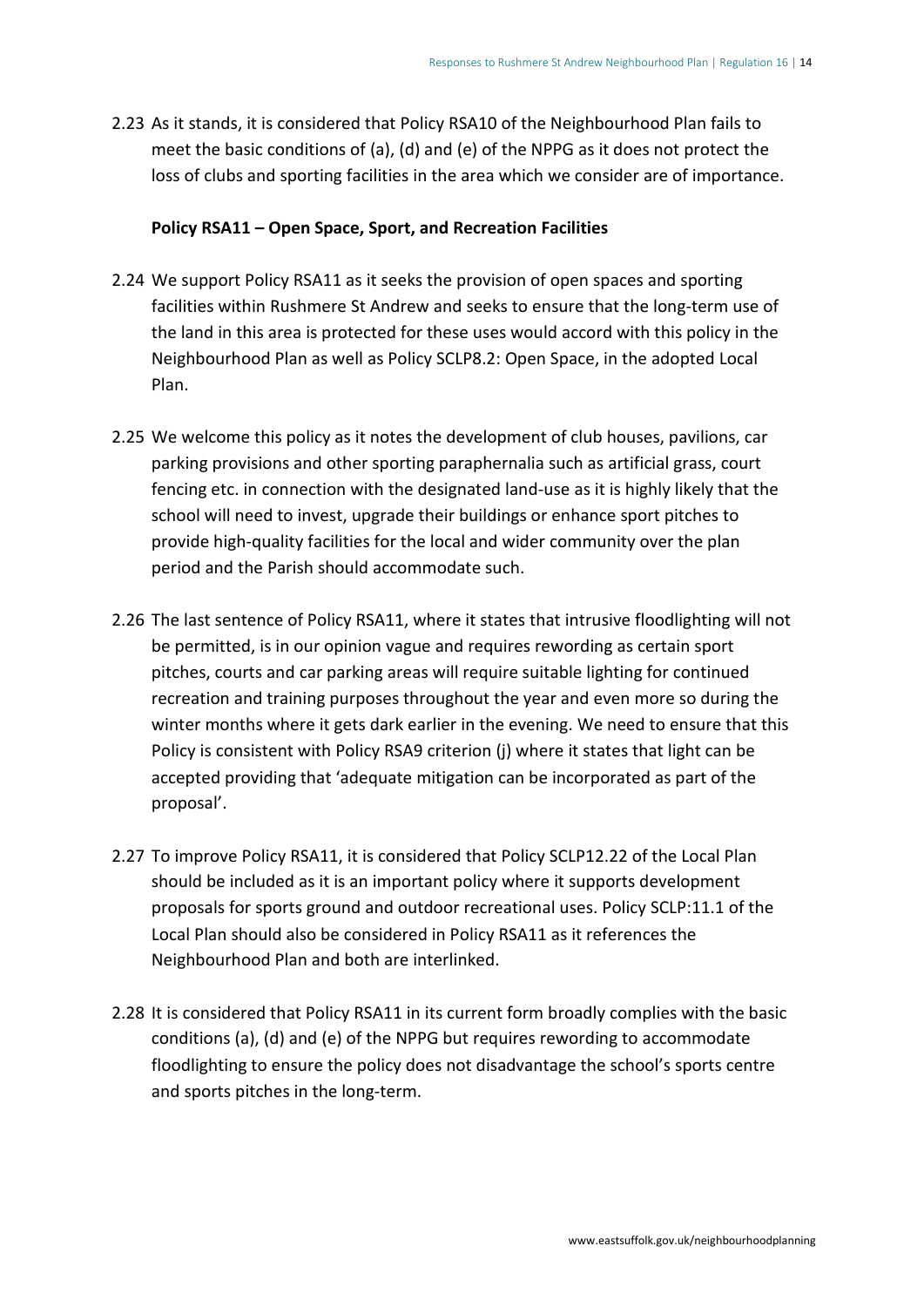#### **Policies Maps – North and in the Neighbourhood Plan**

- 2.29 It is noted that the 'Policies Map (North)' on Page 40 and 'The Street Inset Map' on Page 42 of the Neighbourhood Plan shows the land use to the north and west of the designated Open Space, Sport, and Recreational Facility hatched and designated as Settlement Gaps (RSA 5). These Policies Maps in the Neighbourhood Plan do not appear to conform with the Council's adopted Policies Maps (51 and 52) which shows the land use being protected by Policy SCLP12.22 of the Local Plan. In accordance with the National Planning Policy Framework, the onus will be on the decision–maker to decide if the land use has been interpreted correctly.
- 2.30 In this respect, we are not supportive of this policy as the Policies Maps on Pages 40 and 42 of the Neighbourhood Plan does not reflect the Policies Maps (referenced 51 and 52) in the adopted Local Plan. In this instance it is considered the Neighbourhood Plan fails to meet basic condition (e) of the NPPG and therefore should be amended accordingly.

#### **Other Considerations**

- 2.31 Located just outside the Rushmere St Andrew Neighbourhood Plan area, due west, is a strip of land that runs parallel to Humber Doucy Lane which falls within the administrative authority of Ipswich Borough Council (IBC). IBC has safeguarded this land in their adopted Policies Map (March 2022) as countryside.
- 2.32 While we note that the strip of land is open, it is evident from aerial photographs (as shown below) that it forms a part of a larger agricultural field which falls within the authority of East Suffolk Council (ESC). As the agricultural land staddles between two local authorities, it is important that the two Councils liaise and maintain a flexible and coordinated approach when determining any future applications.
- 2.33 Whilst this strip of land could potentially be used to accommodate additional sports facilities for the local and wider community should ESC find that there is a shortfall during their plan period, we consider that it could also accommodate a welldesigned residential development scheme in which the openness of the area will still be maintained thus preventing the coalescence of the two councils.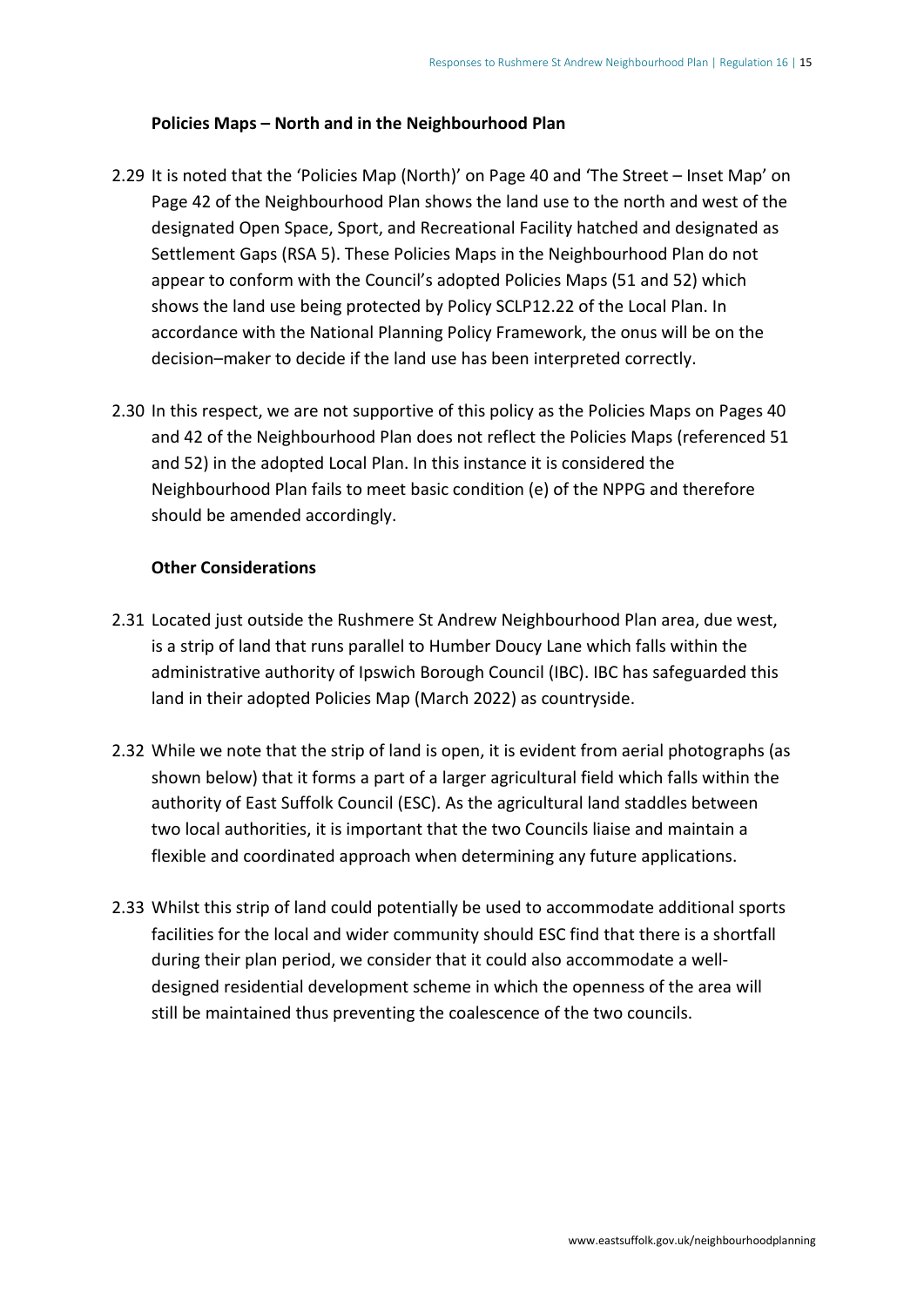

#### **3. CONCLUSION**

- 3.1 These representations are submitted by Boyer on behalf of Ipswich School in response to the consultation on the Rushmere St Andrew Neighbourhood Plan which has been submitted to East Suffolk Council ahead of it being submitted for independent examination.
- 3.2 The representations have been prepared to focus on the policies within the Rushmere St Andrew Neighbourhood Plan and how they relate to the Ipswich School Sports Centre which is located within the plan area.
- 3.3 Ipswich School Sports Centre is a long-established recreational use which provides a mixture of outdoor and indoor sporting facilities and opportunities for pupils of Ipswich School but also the wider community.
- 3.4 The presence of built facilities, such as changing rooms and club houses, along with fencing and floodlighting defines the character of Rushmere St Andrew. Representations have been submitted to enable the continued use of facilities in the parish but also provide greater flexibility and acknowledgement that over the plan period enhancements may be required to maintain and improve provision of recreational opportunities.
- 3.5 We are pleased to provide representations on the Neighbourhood Plan and look forward to continuing to engage with the plan making process as progress is made towards independent examination, local referendum and the making of the Plan in the future.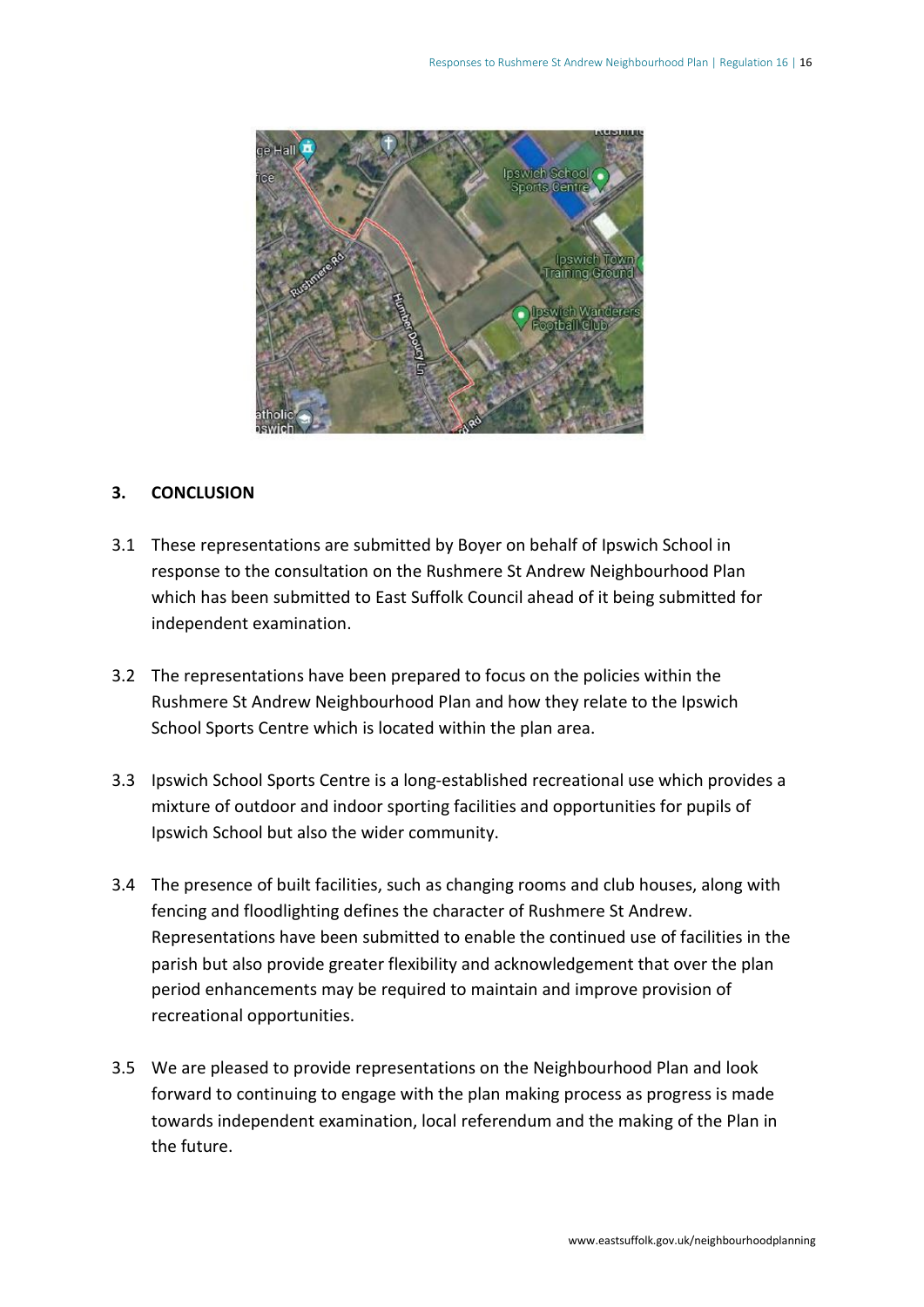### <span id="page-19-0"></span>**Kesgrave Town Council**

Kesgrave Town Council is pleased to give its broad support to the Rushmere St Andrew Neighbourhood Plan and we wish our neighbours well on its passage through the forthcoming consultative and approval procedures.

We have just two comments as follows:

1. Whilst very much identifying with the plan's Vision to protect the parish's heritage, environment and natural surroundings, as in our response to an earlier iteration of the plan, we question use of the phrase "encroachment from the Kesgrave conurbation" which appears posed as a threat (noting that further development on the northern part of neighbouring parish Purdis Farm presumably would not be and also noting that the proposed Settlement Gap on the eastern boundary of Policies Map North actually borders with the parish of Playford and not Kesgrave).

Kesgrave is not a conurbation and has no interest in, or power to effect, "encroachment" on our neighbours. Nor would this be in accord with our own neighbourhood plan, specifically Policy KE3b) stating "Development will be permitted where it would not increase coalescence with adjoining settlements, or reduce the sense of Kesgrave as a distinct and separate settlement." We jointly have an interest in avoiding further coalescence between our two neighbourhood plan areas and the wording here could reflect that in a more positive way.

2. Section 4 is entitled Vision and Objectives and whilst the box at the bottom of page 13 sets out the plan's vision we could not see any objectives.

Thank you for opportunity to comment.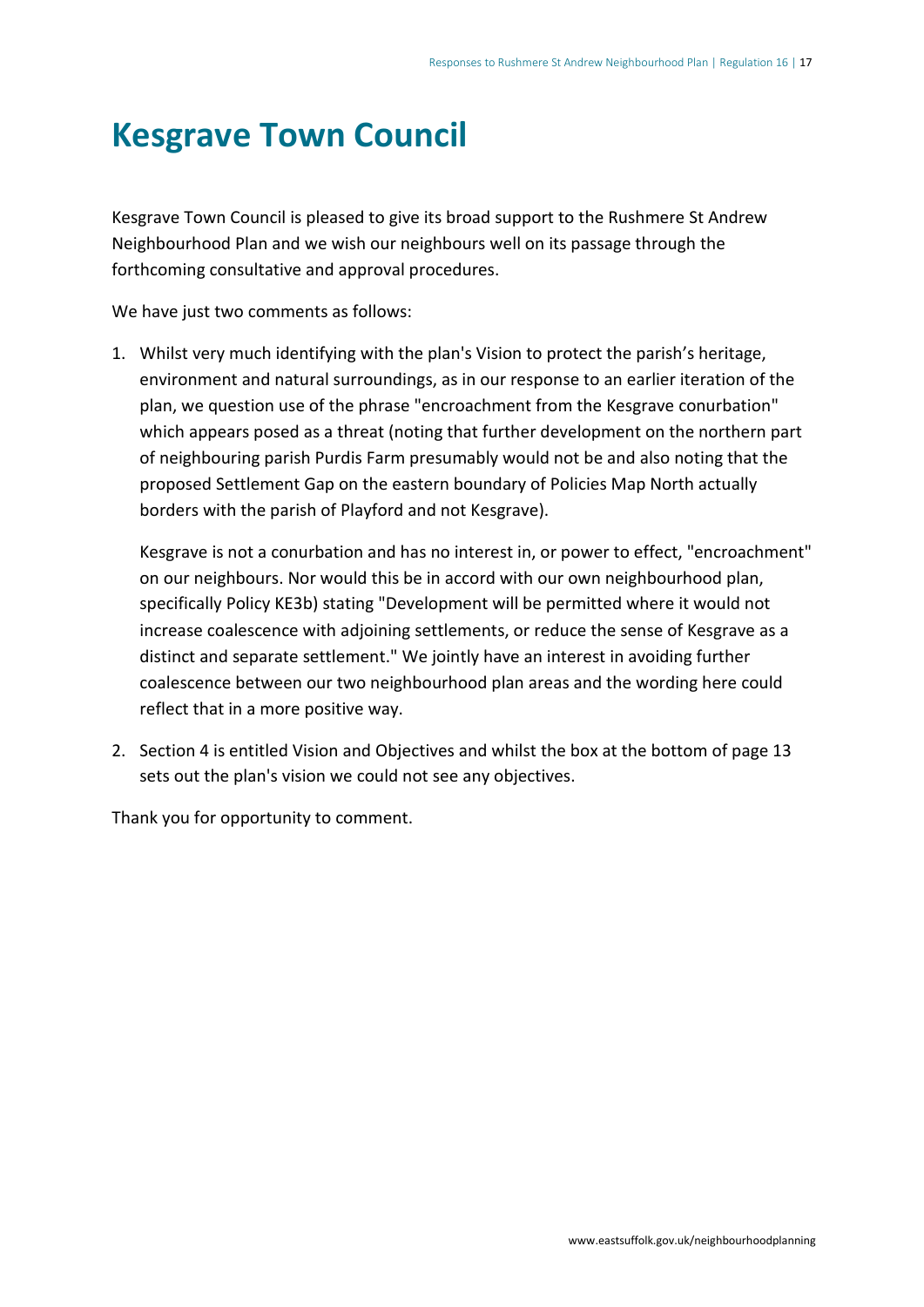## <span id="page-20-0"></span>**National Highways**

Thank you for your correspondence, received on the 11 April 2022, notifying National Highways of the consultation under the Regulation 16.

National Highways is responsible for the operation, maintenance and improvement of the Strategic Road Network (SRN) in England on behalf of the Secretary of the State. Rushmere St Andrew is situated on the eastern side of Ipswich. In the area within and surrounding the Rushmere St Andrew Neighbourhood Plan we have responsibility for the A12 and A14.

The A14 and its junctions are reaching capacity and it is important to work with the local authority and with the Suffolk County Council to manage the impact of development. The growth in this neighbourhood plan is in the Ipswich model so that the impact can be accessed and a strategy for dealing with it will be developed.

Please find our comments below only to those selected policies which may have impacts to SRN.

This Rushmere St Andrew Neighbourhood Plan focuses on five themes – i) Landscape and Natural Environment, ii) Historic Environment, iii) Development Design, iv) Services and Facilities, and v) Highways and Travel, which may have local interest.

The Local Plan only allows new housing in small groups or as infill plots (para 3.5). In addition, the Local Plan has not identified the housing growth requirement, or a minimum housing requirement has been specified for this Rushmere St Andrew neighbourhood plan area. There is no new allocation for housing for this Neighbourhood Plan (para 3.8).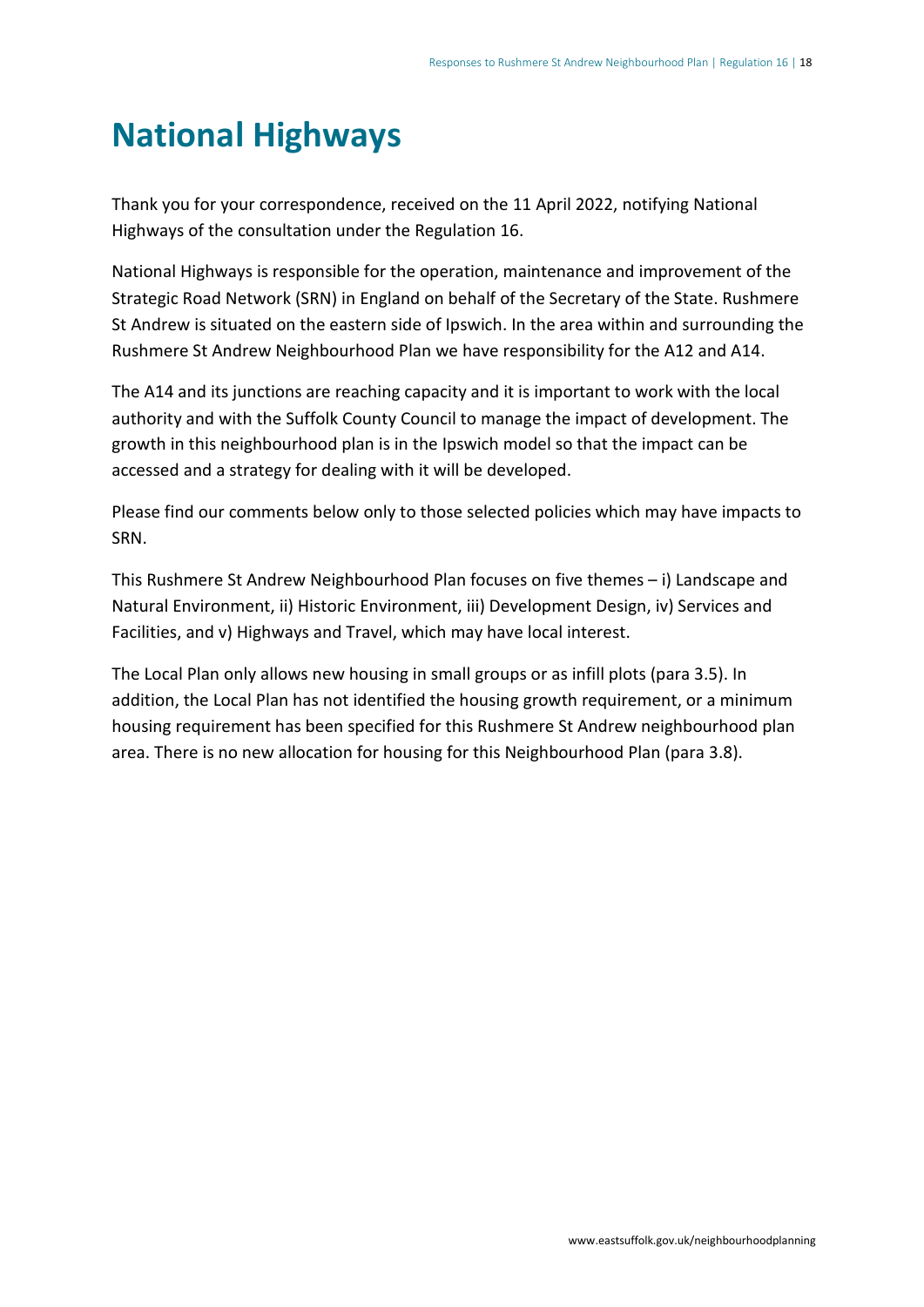

MAP 2 - Site at Humber Doucy Lane allocated for housing in Suffolk Coastal Local Plan and Ipswich Local Plan

The Figure above in Map 2, showing the allocated housing site for site on the Local Plan by the Suffolk Coastal and Ipswich.

After reviewing the submitted technical documents, I could state that we are in content with the proposed Rushmere St Andrew Neighbourhood Plan. With the proposed scale of proposed neighbourhood plan there would not have any impact upon the Strategic Road Network (SRN). Therefore, we have no comment.

Following the Section 38A and Section 38B of the Planning and Compulsory Purchase Act 2004, we have reviewed those draft policies against the requirements of the 'the Basic Conditions' and came to the conclusion that National Highways would have no objection progress to referendum during Summer 2022.

<span id="page-21-0"></span>Please contact me *(email supplied)* if you require any clarification on the points raised above.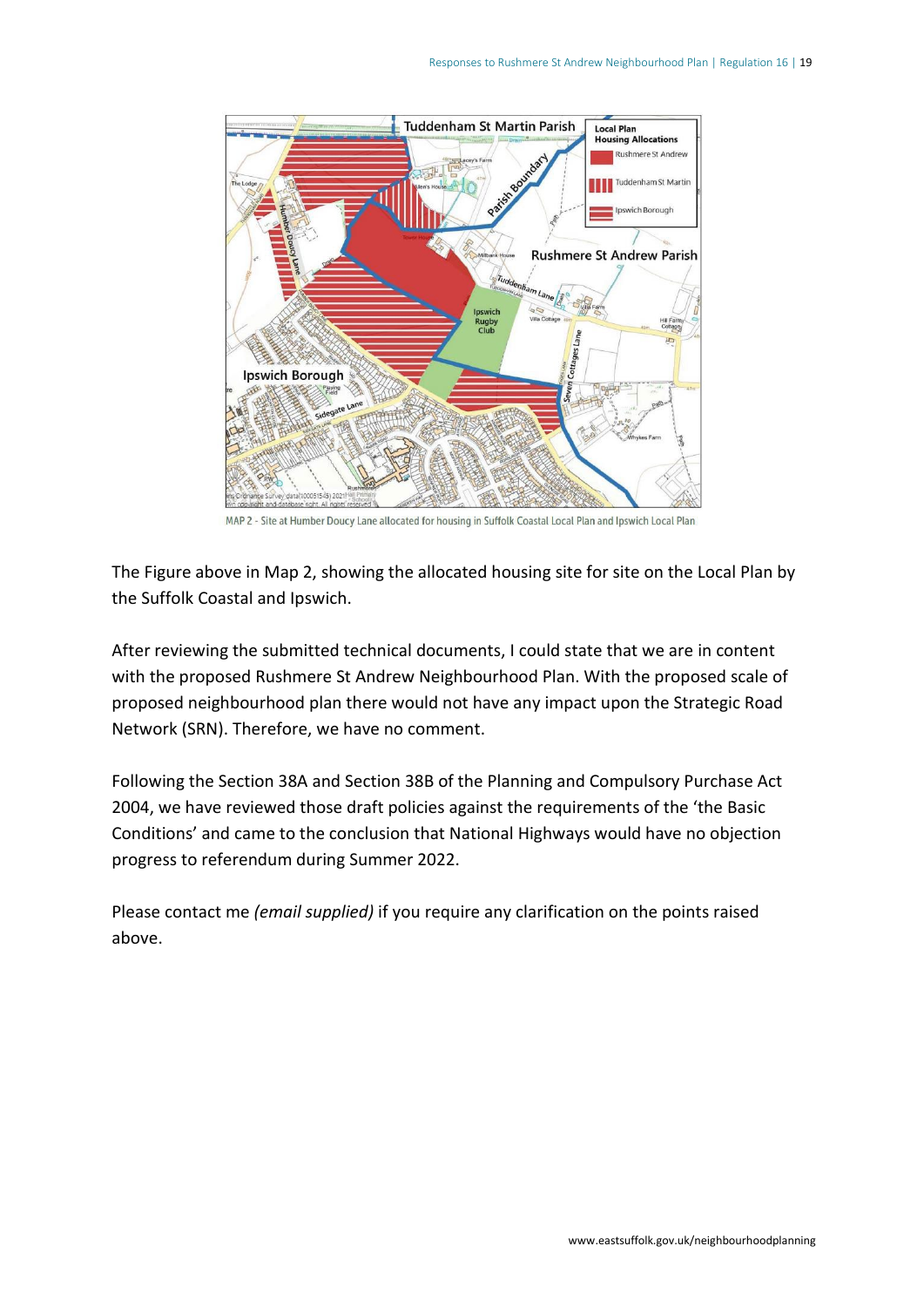### **Natural England**

Thank you for your consultation on the above dated 13 April 2022 .

Natural England is a non-departmental public body. Our statutory purpose is to ensure that the natural environment is conserved, enhanced, and managed for the benefit of present and future generations, thereby contributing to sustainable development.

Natural England is a statutory consultee in neighbourhood planning and must be consulted on draft neighbourhood development plans by the Parish/Town Councils or Neighbourhood Forums where they consider our interests would be affected by the proposals made.

Natural England does not have any specific comments on this neighbourhood plan.

However, we refer you to the attached annex which covers the issues and opportunities that should be considered when preparing a Neighbourhood Plan.

For any further consultations on your plan, please contact *(email supplied)*.

[Annexe 1](https://eastsuffolk.inconsult.uk/gf2.ti/af/1391202/526298/PDF/-/Natural%20England%20-%20Annex%201.pdf)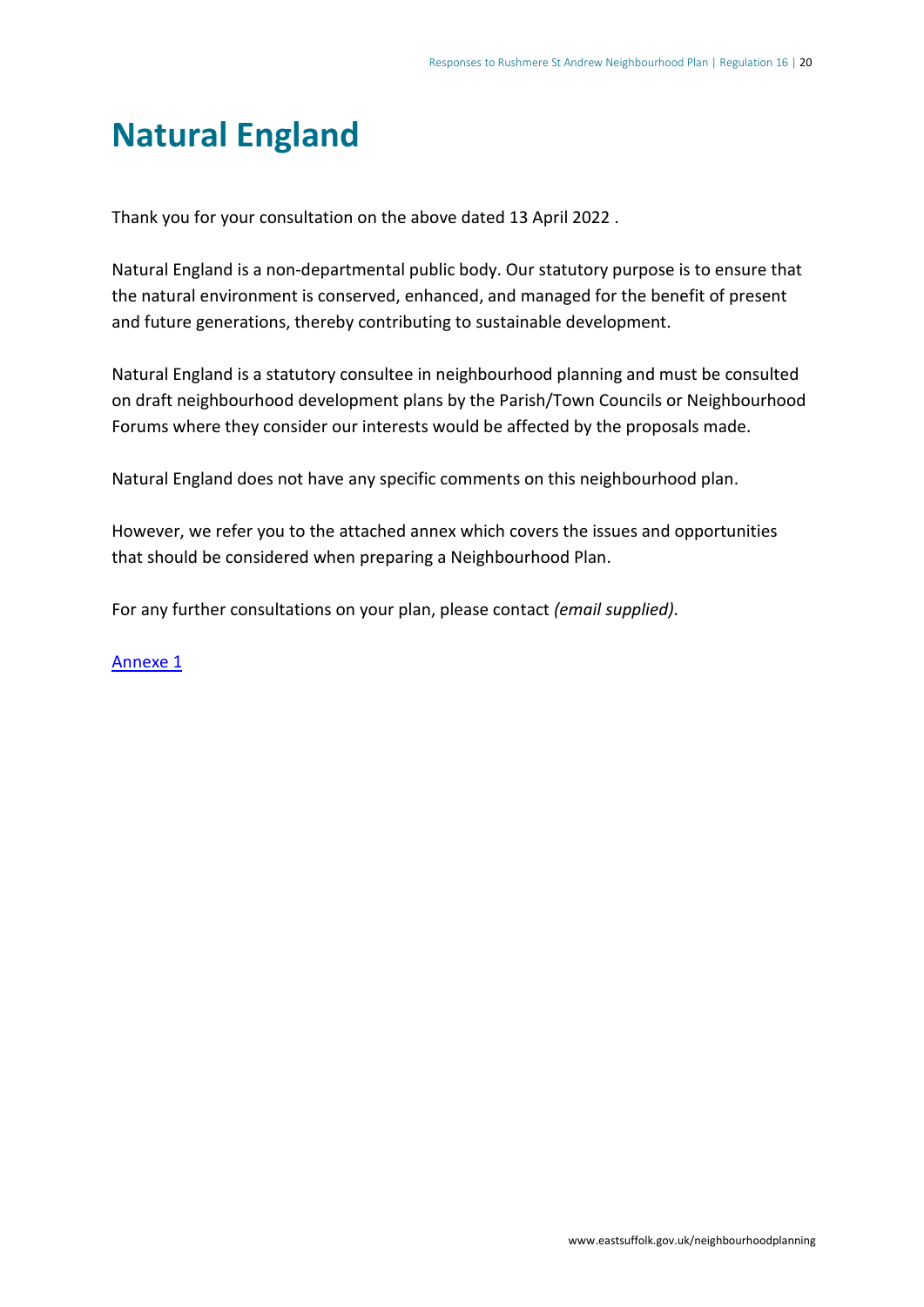### <span id="page-23-0"></span>**Suffolk County Council**

Thank you for consulting Suffolk County Council (SCC) on the Submission Consultation version of the Rushmere St Andrew Neighbourhood Plan.

SCC welcome the changes made to the plan in response to comments made at the Reg. 14 pre-submission consultation stage.

As this is the submission draft of the Plan the County Council response will focus on matters related to the Basic Conditions the plan needs to meet to proceed to referendum. These are set out in paragraph 8(2) Schedule 4B to the Town and Country Planning Act. The basic conditions are:

- a) having regard to national policies and advice contained in guidance issued by the Secretary of State it is appropriate to make the neighbourhood plan
- b) the making of the neighbourhood plan contributes to the achievement of sustainable development.
- c) the making of the neighbourhood plan is in general conformity with the strategic policies contained in the development plan for the area of the authority (or any part of that area)
- d) the making of the neighbourhood plan does not breach, and is otherwise compatible with, EU obligations.

Where amendments to the plan are suggested added text will be in italics and deleted text will be in strikethrough.

#### Health and Wellbeing

During the pre-submission consultation, SCC raised the concern that whilst the Vision stated, "Older people can be confident that the parish has appropriate housing, services and facilities for their needs", the draft plan did not make any provisions for the needs of an ageing population.

The County Council queries how the plan meets the needs of an ageing population, as stated in the Vision, and in paragraph 2.13 which indicates that approximately 28% of the population of the parish is aged 65 or over.

As such, SCC would recommend the plan is amended to include specific information as to how the needs of ageing residents are being met.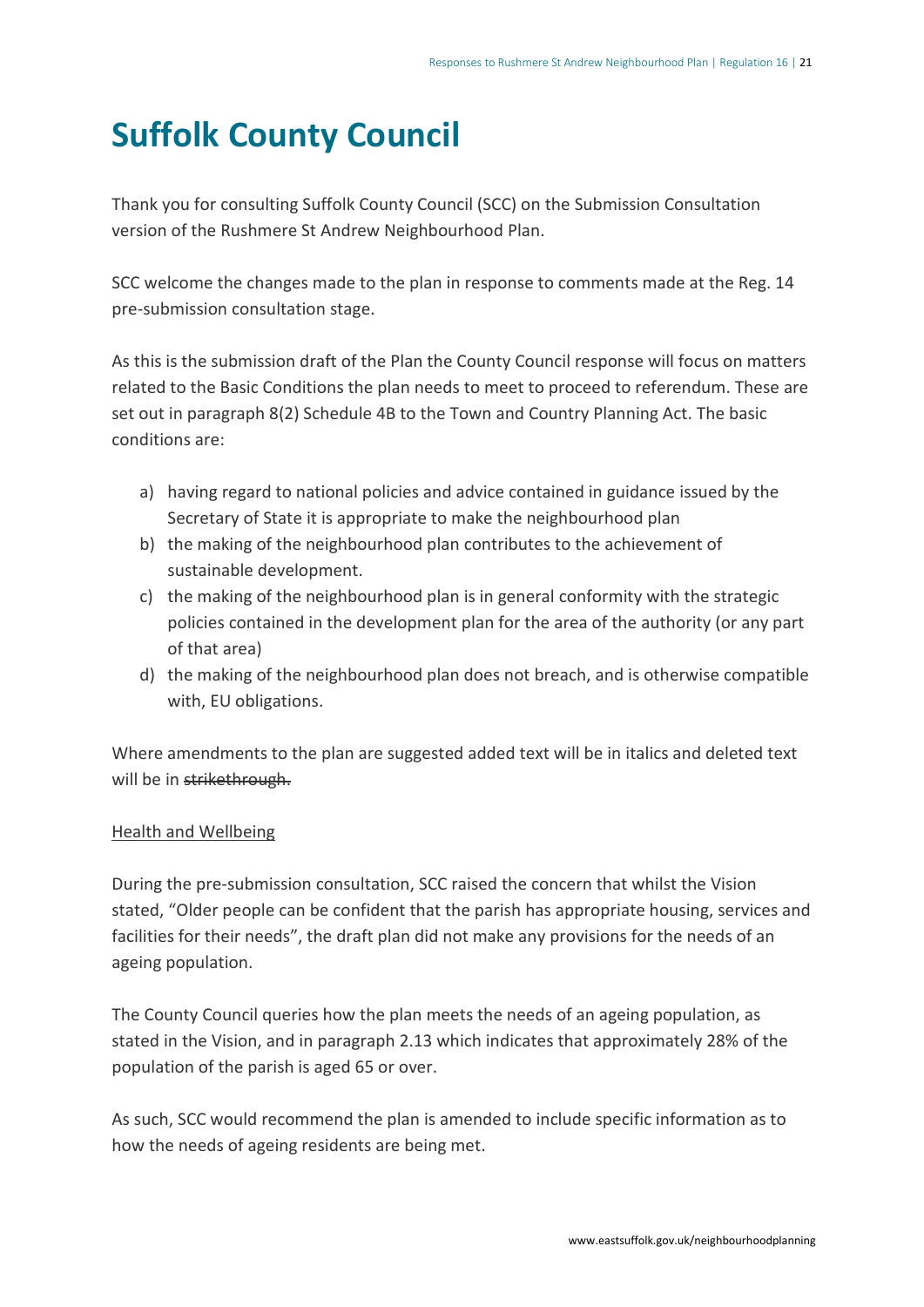Following guidance from footnote 46 in the NPPF "Planning policies for housing should make use of the Government's optional technical standards for accessible and adaptable housing, where this would address an identified need for such properties."

As such, it is recommended that the following wording is added to Policy RSA9 Design Considerations, to meet the needs of a wider range of groups including older and vulnerable people, reflecting paragraph 61 of the NPPF:

"In addition, proposals will be supported where:

*l. home types meet the needs of the aging population, without excluding the needs of the younger buyers and families."*

#### Transport and parking

During the pre-submission consultation of the Rushmere St Andrew neighbourhood plan, SCC noted that there are existing issues with inconsiderate and dangerous parking occurring on pavements.

SCC notes the response in the Consultation Statement form the parish, and agrees that inconsiderate on-street parking can cause risk to pedestrians and other road users, and cause a hinderance to emergency services, refuse vehicles, and buses. We agree that, wherever possible, parking for the primary residents should be provided on the plot of the home. However, on-street parking will always be inevitable, from visitors, maintenance services and delivery vehicles, as on-plot parking such as driveways cannot always meet the needs of the household and its visitors.

On-street parking provision that is well-designed and integrated as part of the development will help to reduce the occurrence of inconsiderate and dangerous on-street parking from visitors to residents of the development, and ensure that large vehicles, such as emergency services and buses can access the development safely.

In order to meet part a) of the Basic Conditions (to be in conformity with paragraph 92 of the NPPF, by creating healthy, inclusive and safe places for all), the following amendments are recommended to Policy RSA9 Design Consideration:

"d. designs, in accordance with standards, maintain or enhance the safety of the highway network ensuring that all *residential* vehicle parking is provided within the plot, *and with a proportion of parking provided on-street within any new development, but that is well designed, located and integrated into the scheme to avoid obstruction to all highway users or impede visibility,* and seek always to ensure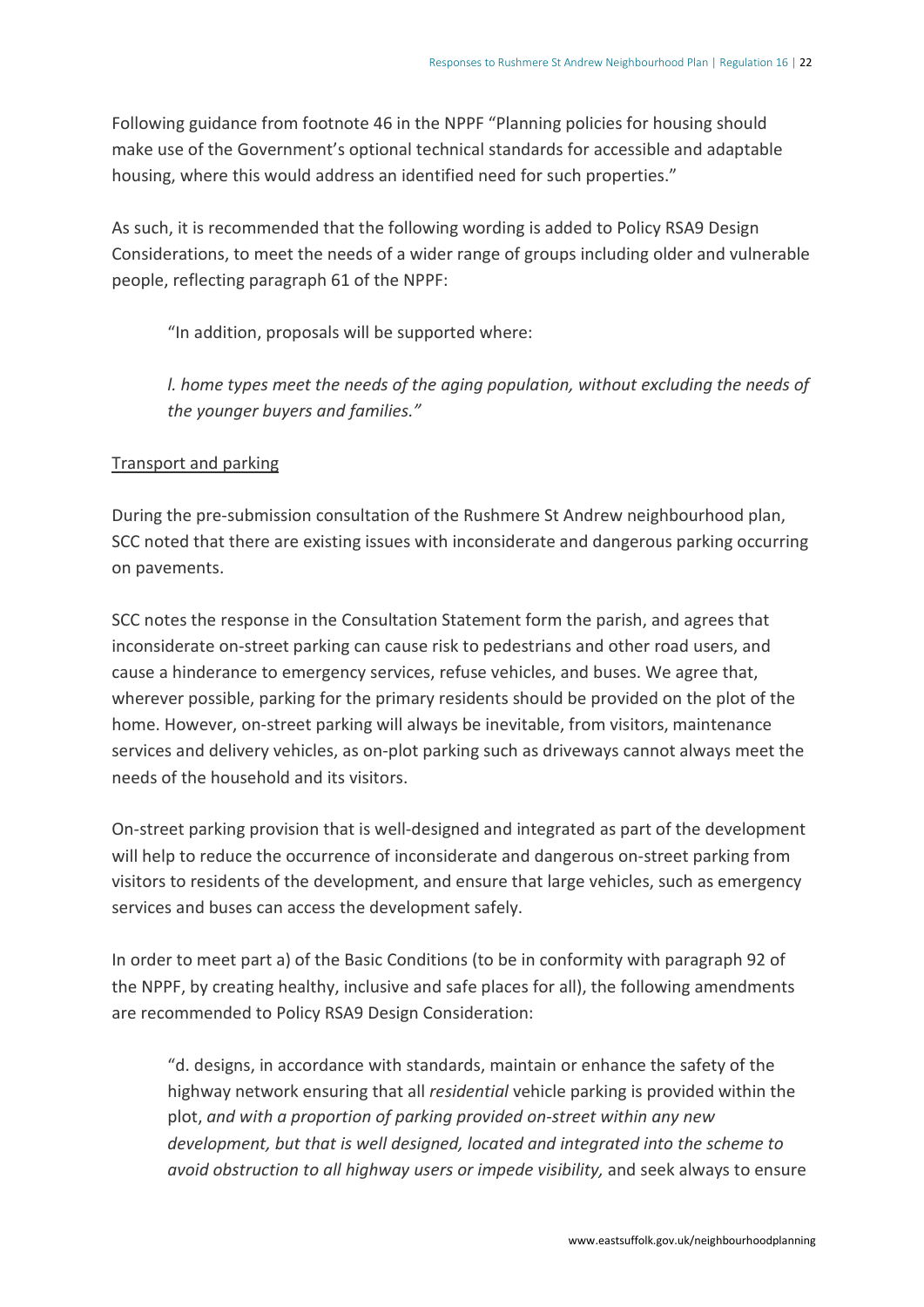permeability through new housing areas, ensuring safe and convenient pedestrian and cycle routes are available or can be made available to local services and facilities;"

<span id="page-25-0"></span>If there is anything that I have raised that you would like to discuss, please use my contact information at the top of this letter.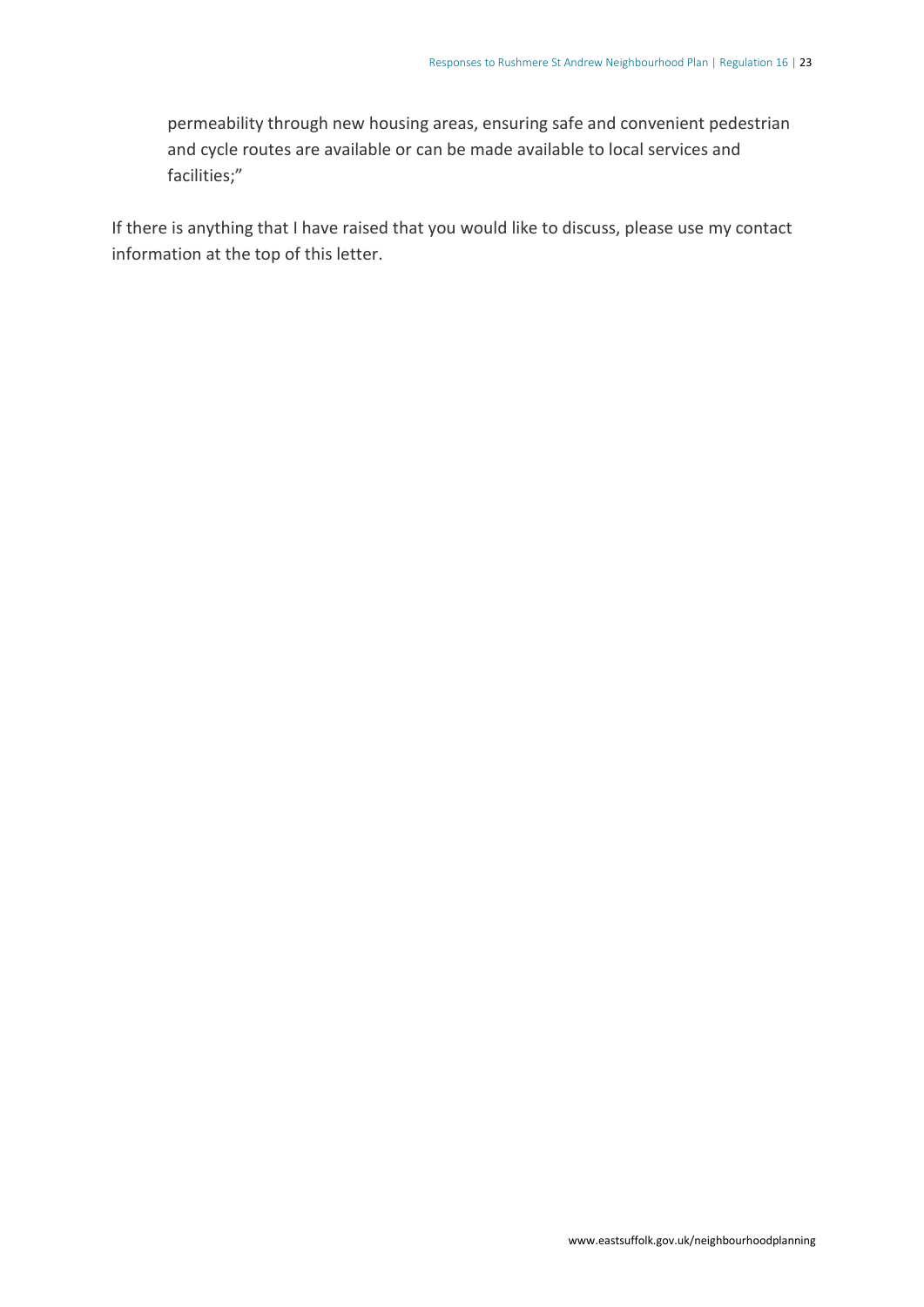### **Suffolk Wildlife Trust**

Thank you for the opportunity to comment on this draft.

#### Chapter 6, Landscape and Environment

#### Strong public support for conserving the natural environment.

We are pleased to note that in paragraph 6.1 "the Residents' Survey indicated that there is strong support for the natural environment and a recognition of its role in reinforcing sense of place and providing a quality environment in which to live. Some 82.7% of respondents strongly agreed that it is important to preserve the landscape features of the parish and 85% strongly agreed that protecting and preserving trees, hedgerows and ponds should be sought where appropriate in planning applications."

In addition, Paragraph 6.8 states that "Responses to the Residents' Survey revealed the critical importance placed on the relationship between the well-being of residents and the natural environment in and around Rushmere St Andrew".

#### Important areas for the natural environment in the parish

There are two County Wildlife Sites (CWS) within the Parish, Rushmere Heath and the northern part of Ipswich Golf Course. These are the most important areas for wildlife in the parish. They are remnants of "Sandlings" lowland heath characteristic of this area. Much of this habitat has been lost to development, forestry of ploughed for agriculture. Because of its decline and rarity, lowland heath is a habitat of principal importance under Section 41 of the Natural Environment and Rural Communities (NERC) Act 2006. On Rushmere Heath, despite its intensive recreational use, a total of 98 flowering plant species have been recorded, for example lady's bedstraw, sheep's sorrel and harebell. Three reptile species have been recorded on the site; grass snake, slow-worm and lizard have been recorded on Rushmere Heath. All reptiles are protected under the Wildlife & Countryside Act (WCA) 1981 and are species of principal importance under Section 41 of the NERC Act 2006. Rushmere Heath CWS incorporates most of the Sandlings Local Nature Reserve, a site notable for 22 species of butterfly, including white letter hairstreak and up to 70 species of bird recorded.

Ipswich Golf Course CWS also contains remnant heathland, consisting of heather and gorse scrub fringing the fairways which provide a valuable refuge for many declining heathland species. The fairways themselves which are mown regularly, are not treated with agricultural chemicals and therefore support a fair diversity of acid grassland plants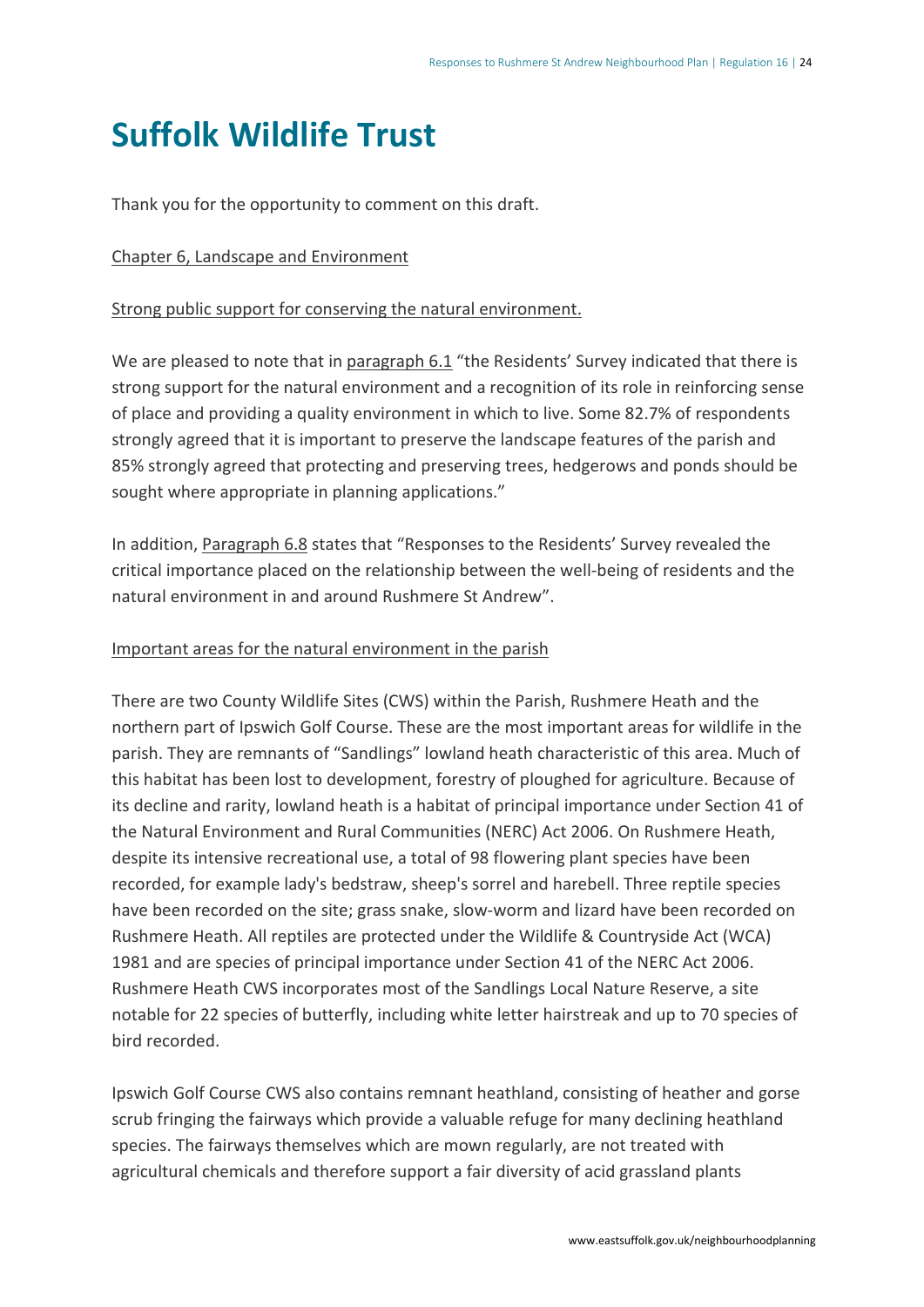including a number of fine-leaved grasses and clovers. Two decoy ponds surrounded by woodland are situated in the centre of the golf course. The woodland is composed mainly of oak in the drier areas and alder, sallow and birch in the wetter areas fringing the open water. Marsh fern, a rare plant in Suffolk, thrives in the damp conditions and the open water areas provide an important habitat for both breeding and wintering birds. The southern part of this CWS lies within Purdis Farm parish.

A third important site for the natural environment is Mill Stream Local Nature Reserve which contains wet carr, ponds, woodland, scrub and old boundary oak trees. Water voles are present; this is rare and declining and a species of principal importance under Section 41 of the NERC Act 2006.

#### The importance of lowland heath

Lowland heathland, for which Rushmere Heath and Ipswich Golf Course CWS are notable, is a priority for nature conservation because it is a rare and threatened habitat. It has declined greatly in extent during the last two centuries – in England it is estimated that only one sixth of the heathland present in 1800 remains – and it still faces major pressures.

The habitat is also home to numerous highly specialised plants and animals. It is particularly important for reptiles. A number of scarce birds use lowland heathland as their primary habitat. Many scarce and threatened invertebrates and plants are found on lowland heathland.

The UK has a special obligation to conserve this habitat, given that it supports about 20% of the lowland heath in Europe. It also has high intrinsic appeal and provides a special sense of wilderness.

Lowland heathland is classed as a priority habitat under the UK Biodiversity Action Plan and therefore included in Section 41 of the NERC Act 2006.

#### Landscape Appraisal

We welcome the fact that the significance of the remnant heathland landscape for which the two CWS are important is recognised in the Landscape Appraisal within the plan.

Paragraph 6.3 recognises the landscape character of "Estate Sandlands (associated with Rushmere Golf Course/Common as well as north of Kesgrave and built-up urban areas)".

In addition, Paragraph 6.6 states that the following special qualities have been identified which, wherever possible, should be retained and enhanced.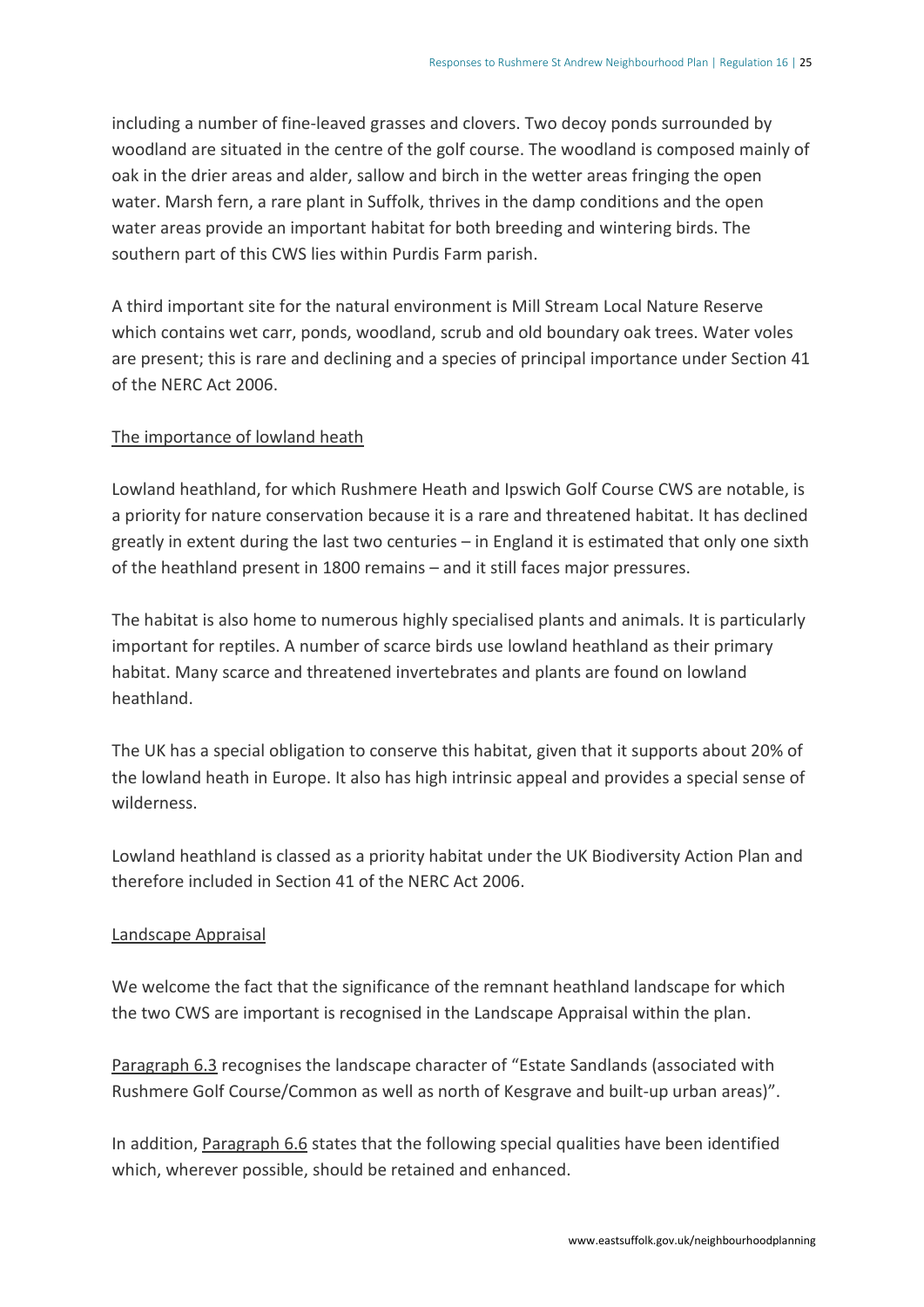- Significant areas of open countryside, common and wooded valley within easy access of housing areas
- Distinctive sandlings character to the central portion of the parish with gorse, bracken, heather, birch and pine being characteristic
- Small stream valleys create topographic variation across the Common and through built-up areas to the east

#### Wildlife Management and the Environment

We welcome Paragraphs 6.9 and 6.10 which recognise the importance of Rushmere Heath as County Wildlife Site, and the importance of careful management. We **recommend** that the presence of the northern part of Ipswich Golf Course CWS in the parish is also highlighted in this section as it is equally important for the natural environment of the parish.

We **support** POLICY RSA 3 - PROTECTION OF LANDSCAPE CHARACTER AND IMPORTANT VIEWS relating to conserving the essential landscape, heritage and rural character of the Neighbourhood Plan Area.

#### We **support** POLICY RSA 4 - PROTECTION OF TREES, HEDGEROWS AND OTHER NATURAL

FEATURES in so far as it seeks to avoid the loss of, or substantial harm to, distinctive trees, hedgerows and other natural features such as ponds and watercourses, and seeks mitigation measures where impacts are unavoidable. We are pleased to see reference to biodiversity net gain in this policy as it is a requirement under the Environment Act 2021.

However, given that the two most important areas for the natural environment in the parish are the Rushmere Heath and Ipswich Golf Course County Wildlife Sites, we **recommend** that Policy RSA 4 makes reference to the need to protect them and enhance the rare lowland heath contained in them. Although it is unlikely they would be threatened directly with development because of the nature of their ownership and, in the case of Rushmere Heath, its common land status, they are nevertheless still vulnerable to inappropriate management, intensive recreational pressures, disturbance and pollution which may increase when new houses are built in the vicinity. In particular the pressure from dog walking on these sites can degrade the habitat quality, so it is important both to manage these sites to provide undisturbed refuges and to ensure there is good provision of accessible greenspace within any new developments so that there are alternative areas for dog walkers to go.

Paragraph 174 of the National Planning Policy Framework (NPPF) states that planning policies and decisions should contribute to and enhance the natural and local environment. We therefore **recommend** that the wording of Policy RSA 4 should seek not only to protect